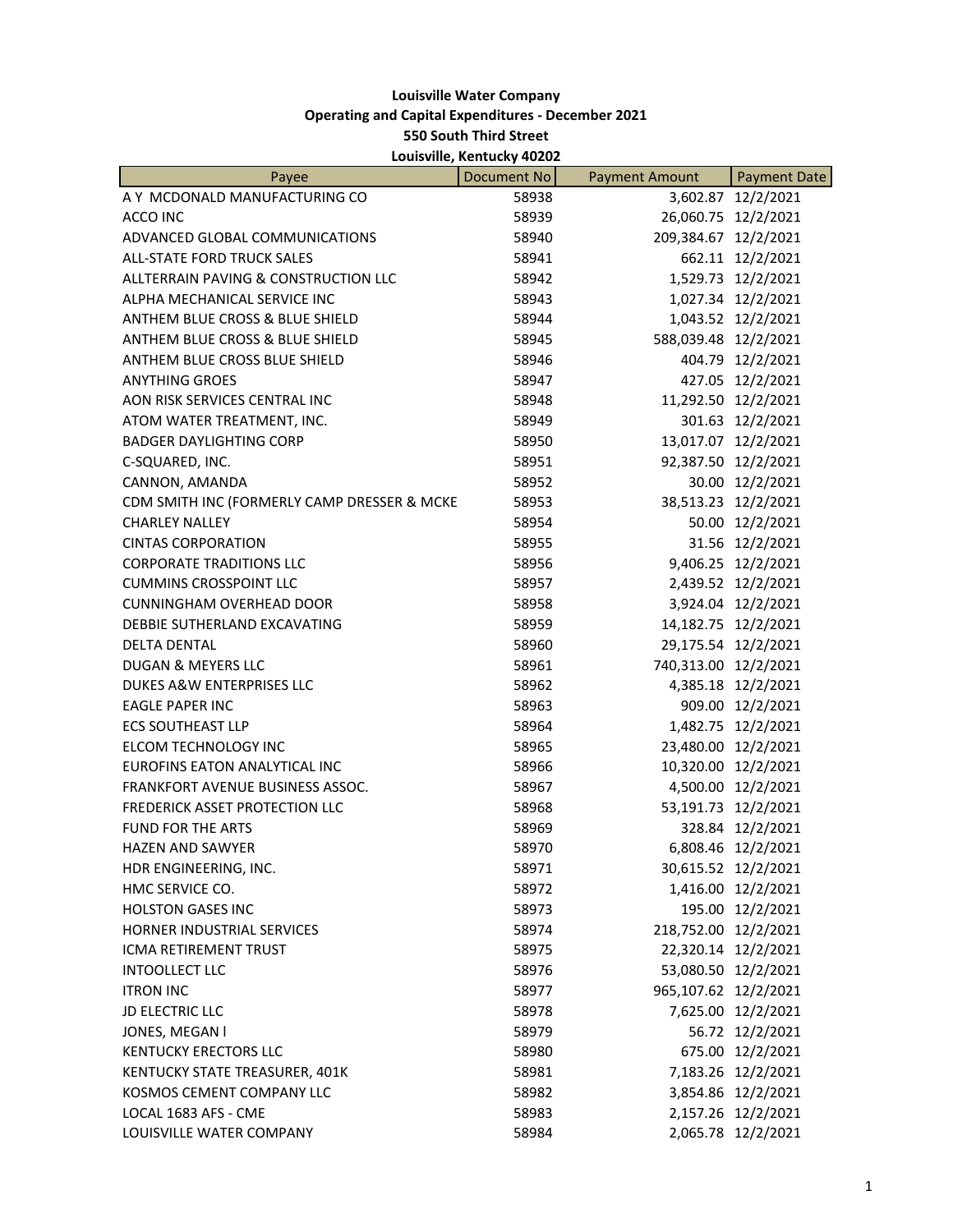| Payee                                       | <b>Document No</b> | <b>Payment Amount</b> | <b>Payment Date</b> |
|---------------------------------------------|--------------------|-----------------------|---------------------|
| LOUISVILLE WATER FOUNDATION INC             | 58985              |                       | 510.55 12/2/2021    |
| LYONS, CAROLYN E                            | 58986              |                       | 108.52 12/2/2021    |
| MAC CONSTRUCTION & EXCAVATING               | 58987              | 284,576.78 12/2/2021  |                     |
| MADISON NATIONAL LIFE INSURANCE COMPANY     | 58988              |                       | 6,050.24 12/2/2021  |
| MCGREGOR & ASSOCIATES INC                   | 58989              |                       | 4,639.50 12/2/2021  |
| MERCER (US) INC                             | 58990              | 17,650.00             | 12/2/2021           |
| <b>METRO UNITED WAY</b>                     | 58991              | 568.19                | 12/2/2021           |
| METROPOLITAN SEWER DISTR                    | 58992              |                       | 89,090.34 12/2/2021 |
| MINNESOTA LIFE INSURANCE COMPANY            | 58993              |                       | 19,036.31 12/2/2021 |
| MUELLER CO.                                 | 58994              |                       | 28,174.65 12/2/2021 |
| <b>MYTHICS</b>                              | 58995              | 540,438.33 12/2/2021  |                     |
| <b>NANZ &amp; KRAFT FLORIST</b>             | 58996              |                       | 422.56 12/2/2021    |
| NATIONAL PEOPLE COMMITTEE                   | 58997              |                       | 52.01 12/2/2021     |
| <b>NEWTON EXCAVATION LLC</b>                | 58998              |                       | 700.08 12/2/2021    |
| NOLIN RURAL ELECTRIC COOP CORP              | 58999              |                       | 61.47 12/2/2021     |
| ORACLE AMERICA, INC                         | 59000              |                       | 42,804.99 12/2/2021 |
| PACE CONTRACTING                            | 59001              | 458,470.00 12/2/2021  |                     |
| PADGETT, INC.                               | 59002              | 42,736.00             | 12/2/2021           |
| <b>PROSOURCE</b>                            | 59003              |                       | 132.24 12/2/2021    |
| PROSYS INFORMATION SYSTEMS                  | 59004              | 529,397.88 12/2/2021  |                     |
| RA CONSULTANTS, LLC                         | 59005              |                       | 66,908.16 12/2/2021 |
| RABEN TIRE COMPANY, INC                     | 59006              |                       | 465.29 12/2/2021    |
| <b>REID BROTHERS</b>                        | 59007              |                       | 222.42 12/2/2021    |
| RITE-WAY EQUIPMENT CO INC                   | 59008              |                       | 110.00 12/2/2021    |
| SEVEN SEAS CONSTRUCTION                     | 59009              |                       | 74,471.45 12/2/2021 |
| SHEPHERDSVILLE SEWER                        | 59010              |                       | 52,355.42 12/2/2021 |
| SOUTHERN TRADES, INC.                       | 59011              |                       | 8,112.30 12/2/2021  |
| STAMLER MACHINE CO                          | 59012              | 1,350.00              | 12/2/2021           |
| STANLEY SCHULTZE & CO., INC.                | 59013              | 494.90                | 12/2/2021           |
| <b>SUBURBAN TOWNG &amp; RECOVERY</b>        | 59014              |                       | 2,812.95 12/2/2021  |
| SWEEP ALL INC                               | 59015              |                       | 400.00 12/2/2021    |
| TALLERI A MCRAE                             | 59016              |                       | 560.00 12/2/2021    |
| THINK NEW                                   | 59017              |                       | 5,240.00 12/2/2021  |
| TMG CONSULTING INC                          | 59018              | 177,572.17 12/2/2021  |                     |
| UNDERWRITERS SAFETY & CLAIMS, INC           | 59019              |                       | 19,707.47 12/2/2021 |
| UNDERWRITERS SAFETY & CLAIMS, INC           | 59020              |                       | 5,500.00 12/2/2021  |
| WARD BROTHERS MOWING & TREE SERVICE LLC     | 59021              |                       | 8,358.00 12/2/2021  |
| <b>WASTE MANAGEMENT KY-LOU</b>              | 59022              |                       | 4,669.90 12/2/2021  |
| <b>WATER FOR PEOPLE</b>                     | 59023              |                       | 534.81 12/2/2021    |
| WHITEHOUSE RESIDENTIAL & COMMERCIAL PAINTIN | 59024              |                       | 7,104.00 12/2/2021  |
| WINSLOW, ANDREW                             | 59025              |                       | 195.81 12/2/2021    |
| A Y MCDONALD MANUFACTURING CO               | 59026              |                       | 25,061.30 12/9/2021 |
| ALL-STATE FORD TRUCK SALES                  | 59027              |                       | 405.38 12/9/2021    |
| ALLIED TOOLS INC.                           | 59028              |                       | 5,040.00 12/9/2021  |
| <b>ALLISON LEE ANDERSON</b>                 | 59029              |                       | 3,075.00 12/9/2021  |
| ALLTERRAIN PAVING & CONSTRUCTION LLC        | 59030              |                       | 3,541.20 12/9/2021  |
| ALLTERRAIN PAVING & CONSTRUCTION LLC        | 59031              |                       | 9,395.82 12/9/2021  |
| <b>BADGER DAYLIGHTING CORP</b>              | 59032              |                       | 36,666.92 12/9/2021 |
| <b>BARBARA CROW-THEOBALD</b>                | 59033              |                       | 8,167.31 12/9/2021  |
| <b>BASHAM CONSTRUCTION &amp; RENTAL</b>     | 59034              | 212,700.10 12/9/2021  |                     |
| <b>BLUEWATER KENTUCKY LLC</b>               | 59035              |                       | 270.00 12/9/2021    |
|                                             |                    |                       |                     |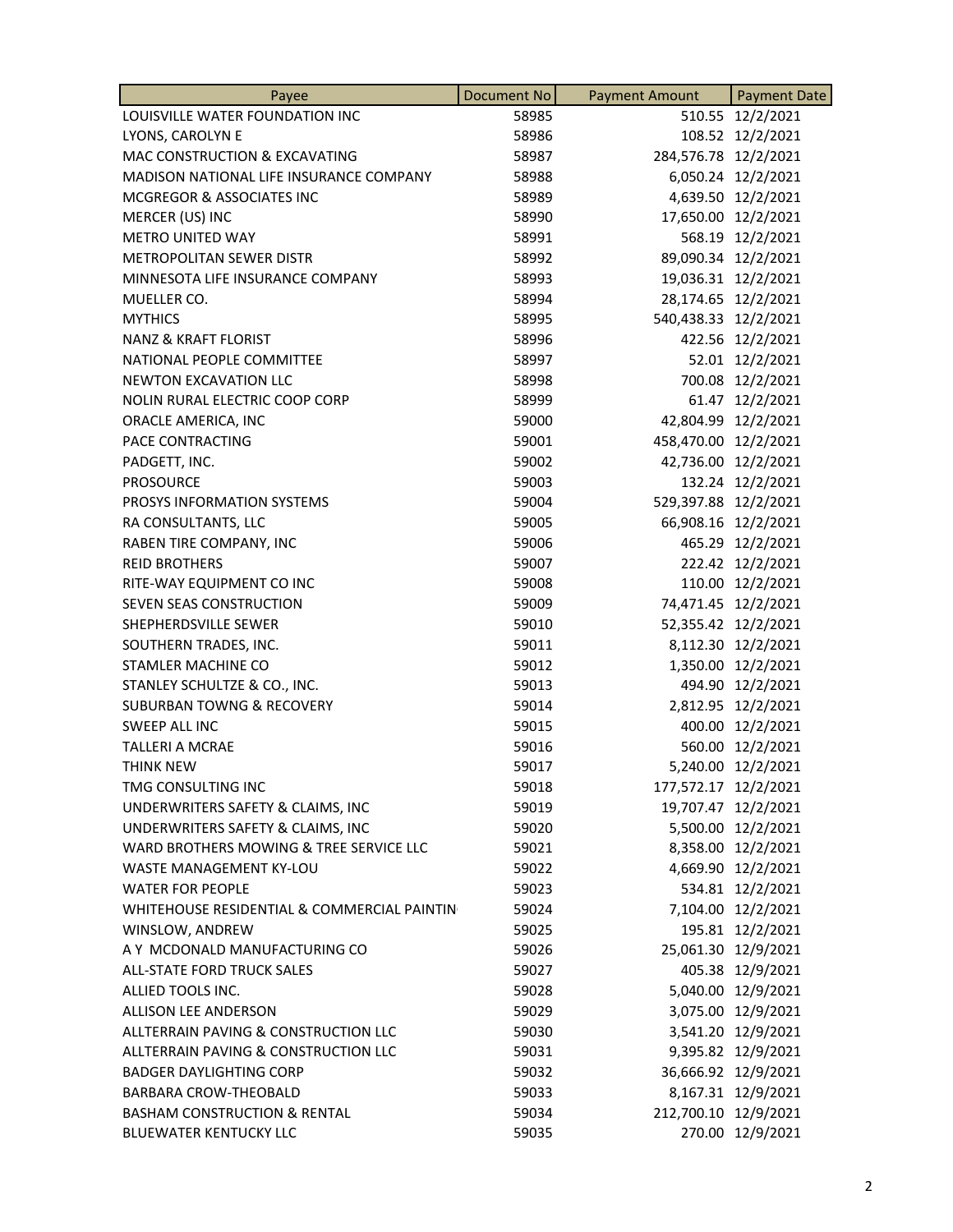| Payee                               | <b>Document No</b> | <b>Payment Amount</b>  | <b>Payment Date</b> |
|-------------------------------------|--------------------|------------------------|---------------------|
| <b>BRENNTAG MID-SOUTH</b>           | 59036              |                        | 4,302.20 12/9/2021  |
| <b>BRISTOL CATERING</b>             | 59037              |                        | 174.40 12/9/2021    |
| <b>BULLITT COUNTY SANITATION</b>    | 59038              |                        | 1,086.90 12/9/2021  |
| <b>BULLITT COUNTY SANITATION</b>    | 59039              |                        | 14,568.58 12/9/2021 |
| <b>BULLITT COUNTY SANITATION</b>    | 59040              | 277,668.14 12/9/2021   |                     |
| <b>BULLITT COUNTY SANITATION</b>    | 59041              |                        | 6,248.76 12/9/2021  |
| <b>CINTAS CORPORATION</b>           | 59042              |                        | 31.56 12/9/2021     |
| <b>CLARK &amp; RIGGS PRINTING</b>   | 59043              |                        | 1,938.00 12/9/2021  |
| CONTRACT MANAGED SERVICES LLC       | 59044              |                        | 270.00 12/9/2021    |
| <b>CUMMINS CROSSPOINT LLC</b>       | 59045              |                        | 5,381.43 12/9/2021  |
| DE NORA WATER TECHNOLOGIES INC      | 59046              |                        | 9,890.00 12/9/2021  |
| DEBBIE SUTHERLAND EXCAVATING        | 59047              |                        | 24,055.00 12/9/2021 |
| DUKES A&W ENTERPRISES LLC           | 59048              |                        | 2,192.59 12/9/2021  |
| <b>ENDUROSCOPE INC</b>              | 59049              |                        | 813.46 12/9/2021    |
| ENGINEERED SOLUTIONS, INC.          | 59050              |                        | 9,900.00 12/9/2021  |
| <b>ERIC R PRUITT</b>                | 59051              |                        | 16.86 12/9/2021     |
| FACILITIES MANAGEMENT SERVICES PBC  | 59052              |                        | 4,381.65 12/9/2021  |
| <b>FERGUSON WATER WORKS</b>         | 59053              |                        | 1,615.35 12/9/2021  |
| FREDERICK ASSET PROTECTION LLC      | 59054              |                        | 51,708.83 12/9/2021 |
| <b>FUND FOR THE ARTS</b>            | 59055              |                        | 328.84 12/9/2021    |
| HAYES PIPE SUPPLY, INC.             | 59056              |                        | 14,302.90 12/9/2021 |
| <b>HOLSTON GASES INC</b>            | 59057              |                        | 255.97 12/9/2021    |
| HOME SERVICES USA CORP              | 59058              | 1,476,957.10 12/9/2021 |                     |
| ICMA RETIREMENT TRUST               | 59059              |                        | 22,844.02 12/9/2021 |
| JACOBS ENGINEERING GROUP INC.       | 59060              |                        | 11,660.00 12/9/2021 |
| JAGS ENVIRONMENTAL INC              | 59061              |                        | 5,377.00 12/9/2021  |
| <b>JEB ADVERTISING</b>              | 59062              |                        | 1,494.82 12/9/2021  |
| <b>JJC MAINTENANCE LLC</b>          | 59063              |                        | 3,183.84 12/9/2021  |
| JOHN CONTI COFFEE COMPANY           | 59064              |                        | 628.99 12/9/2021    |
| <b>KENTUCKY ERECTORS LLC</b>        | 59065              |                        | 900.00 12/9/2021    |
| KENTUCKY STATE TREASURER, 401K      | 59066              |                        | 6,926.68 12/9/2021  |
| KNAPHEIDE TRUCK EQUIP CO LOUISVILLE | 59067              |                        | 4,380.00 12/9/2021  |
| LITER'S ENVIRONMENTAL LLC           | 59068              |                        | 8,746.67 12/9/2021  |
| LITER'S QUARRY                      | 59069              | 117,800.00 12/9/2021   |                     |
| LOCAL 1683 AFS - CME                | 59070              |                        | 2,145.96 12/9/2021  |
| LOUISVILLE WATER FOUNDATION INC     | 59071              |                        | 504.92 12/9/2021    |
| MCGREGOR & ASSOCIATES INC           | 59072              |                        | 4,503.08 12/9/2021  |
| <b>METRO UNITED WAY</b>             | 59073              |                        | 568.19 12/9/2021    |
| METROPOLITAN SEWER DISTR            | 59074              |                        | 11,832.70 12/9/2021 |
| NATIONAL PEOPLE COMMITTEE           | 59075              |                        | 52.01 12/9/2021     |
| <b>NATIONAL WORKWEAR</b>            | 59076              |                        | 8,227.14 12/9/2021  |
| <b>NATURAL PRODUCTS</b>             | 59077              |                        | 35.00 12/9/2021     |
| NEPTUNE TECHNOLOGY GROUP, INC       | 59078              |                        | 76,650.82 12/9/2021 |
| NU-WAY RENTAL & SALES, INC          | 59079              |                        | 1,937.17 12/9/2021  |
| <b>PATRICK PFISTER</b>              | 59080              |                        | 575.00 12/9/2021    |
| RA CONSULTANTS, LLC                 | 59081              |                        | 29,911.20 12/9/2021 |
| RABEN TIRE COMPANY, INC             | 59082              |                        | 46.50 12/9/2021     |
| <b>REID BROTHERS</b>                | 59083              |                        | 5,755.50 12/9/2021  |
| <b>RICHARD K BOONE</b>              | 59084              |                        | 300.00 12/9/2021    |
| SEVEN SEAS CONSTRUCTION             | 59085              | 150,502.40 12/9/2021   |                     |
| SHEPHERDSVILLE SEWER                | 59086              |                        | 29,315.45 12/9/2021 |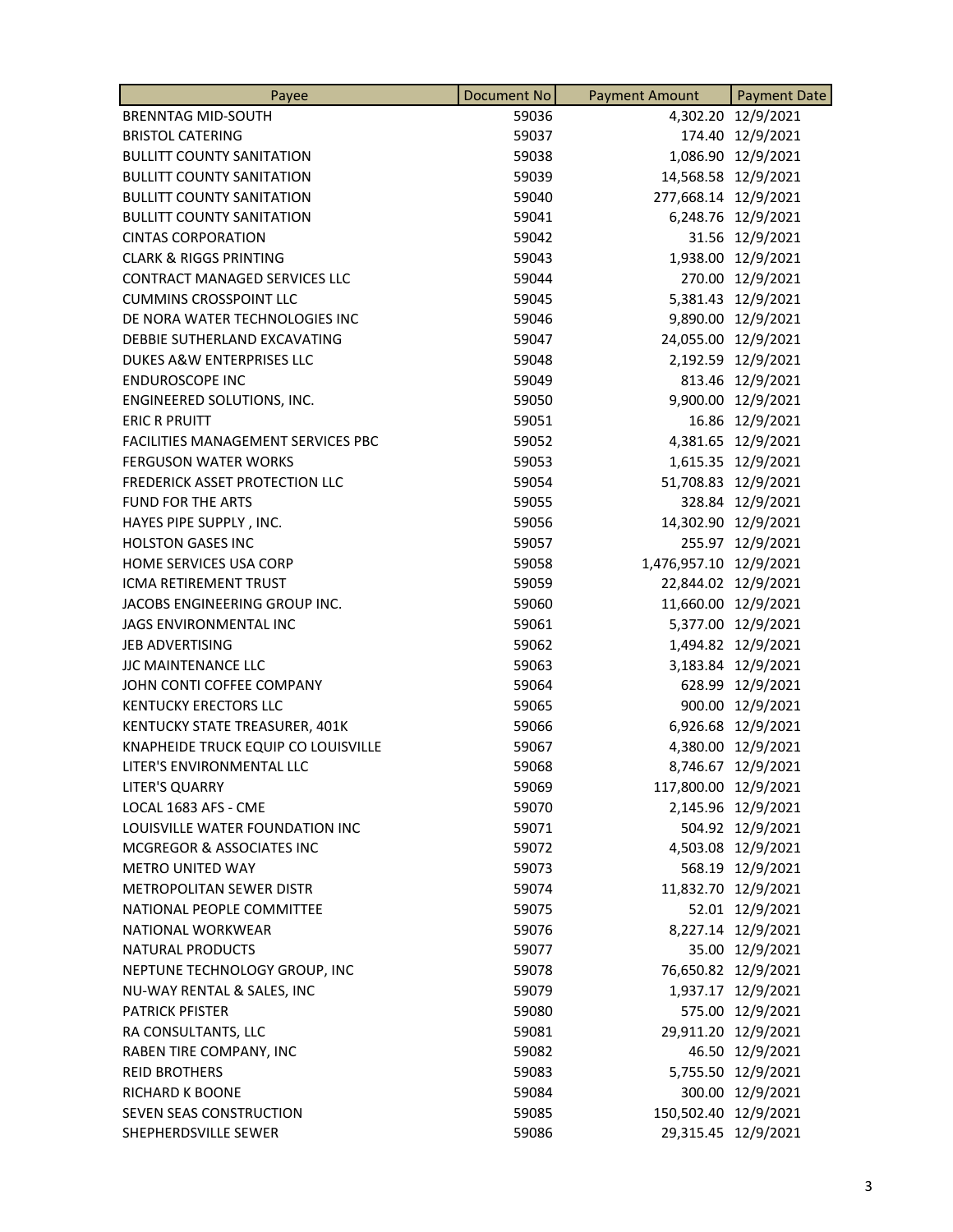| Payee                                   | Document No | <b>Payment Amount</b>   | <b>Payment Date</b>   |
|-----------------------------------------|-------------|-------------------------|-----------------------|
| SIERRA CEDAR INC                        | 59087       |                         | 21,780.00 12/9/2021   |
| SOFTWARE HOUSE INTERNATIONAL            | 59088       |                         | 26,252.01 12/9/2021   |
| SOUTHERN PIPELINE CONST                 | 59089       | 284,972.22 12/9/2021    |                       |
| SOUTHERN PLUMBING & HEATING             | 59090       |                         | 3,254.92 12/9/2021    |
| STANLEY SCHULTZE & CO., INC.            | 59091       |                         | 3,301.50 12/9/2021    |
| <b>STUFFOLOGY INC</b>                   | 59092       |                         | 670.20 12/9/2021      |
| <b>SUBURBAN TOWNG &amp; RECOVERY</b>    | 59093       |                         | 1,680.00 12/9/2021    |
| <b>SWEEP ALL INC</b>                    | 59094       |                         | 1,600.00 12/9/2021    |
| <b>THINK NEW</b>                        | 59095       |                         | 2,835.00 12/9/2021    |
| TYLER MOUNTAIN WATER CO                 | 59096       |                         | 2,747.95 12/9/2021    |
| UNITED MAIL LLC                         | 59097       |                         | 2,377.05 12/9/2021    |
| V-SOFT CONSULTING GROUP INC             | 59098       |                         | 32,504.25 12/9/2021   |
| <b>VINCENT GUENTHNER INC</b>            | 59099       |                         | 10,000.00 12/9/2021   |
| <b>VOLTA INC</b>                        | 59100       |                         | 57,208.72 12/9/2021   |
| W R MARTIN COMPANY                      | 59101       |                         | 505.50 12/9/2021      |
| WALKER MECHANICAL CONTRACTORS INC       | 59102       |                         | 670.13 12/9/2021      |
| WALTER B. DIECKS ELECTRIC INC           | 59103       |                         | 20,947.94 12/9/2021   |
| WARD ENGINEERING COMPANY, INC.          | 59104       |                         | 10,523.82 12/9/2021   |
| WASTE MANAGEMENT KY-LOU                 | 59105       |                         | 597.00 12/9/2021      |
| <b>WATER FOR PEOPLE</b>                 | 59106       |                         | 534.81 12/9/2021      |
| WELDERS SUPPLY COMPANY INC              | 59107       |                         | 229.35 12/9/2021      |
| <b>WEX INC</b>                          | 59108       |                         | 1,079.43 12/9/2021    |
| <b>WOLTER</b>                           | 59109       |                         | 326.00 12/9/2021      |
| WURTH SNIDER BOLT & SCREW INC           | 59110       |                         | 1,849.00 12/9/2021    |
| A Y MCDONALD MANUFACTURING CO           | 59111       |                         | 11,928.25 12/16/2021  |
| ADS SECURITY L P                        | 59112       |                         | 239.67 12/16/2021     |
| ADVANCED GLOBAL COMMUNICATIONS          | 59113       |                         | 5,795.36 12/16/2021   |
| <b>AHEAD INC</b>                        | 59114       | 1,545,632.55 12/16/2021 |                       |
| AIRGAS SPECIALTY PRODUCTS INC           | 59115       |                         | 17,374.26 12/16/2021  |
| ALLTERRAIN PAVING & CONSTRUCTION LLC    | 59116       |                         | 70,549.73 12/16/2021  |
| AMERICAN SCALE CORP                     | 59117       |                         | 4,225.00 12/16/2021   |
| AMI CONSULTANTS LLC                     | 59118       |                         | 12,480.00 12/16/2021  |
| ARCADIS US INC                          | 59119       |                         | 3,917.00 12/16/2021   |
| <b>BADGER DAYLIGHTING CORP</b>          | 59120       |                         | 22,126.75 12/16/2021  |
| <b>BADGER METER INC</b>                 | 59121       |                         | 46,072.76 12/16/2021  |
| <b>BASHAM CONSTRUCTION &amp; RENTAL</b> | 59122       |                         | 57,304.00 12/16/2021  |
| <b>BRENNTAG MID-SOUTH</b>               | 59123       |                         | 1,292.00 12/16/2021   |
| CARAHSOFT TECHNOLOGY CORPORATION        | 59124       |                         | 32,642.49 12/16/2021  |
| <b>CARUS CHEMICAL</b>                   | 59125       |                         | 5,190.00 12/16/2021   |
| <b>CINTAS CORPORATION</b>               | 59126       |                         | 37.56 12/16/2021      |
| CIVIL DESIGN INC                        | 59127       |                         | 27,101.42 12/16/2021  |
| <b>CORBETT CONSTRUCTION CO INC</b>      | 59128       |                         | 970,605.68 12/16/2021 |
| <b>CREDIT MANAGEMENT LP</b>             | 59129       |                         | 21,267.16 12/16/2021  |
| DEBBIE SUTHERLAND EXCAVATING            | 59130       |                         | 20,460.00 12/16/2021  |
| <b>ECS SOUTHEAST LLP</b>                | 59131       |                         | 3,731.00 12/16/2021   |
| EUROFINS EATON ANALYTICAL INC           | 59132       |                         | 705.00 12/16/2021     |
| <b>FERGUSON WATER WORKS</b>             | 59133       |                         | 11,585.35 12/16/2021  |
| <b>FUND FOR THE ARTS</b>                | 59134       |                         | 328.84 12/16/2021     |
| <b>FUSIONSITE KY LLC</b>                | 59135       |                         | 85.00 12/16/2021      |
| <b>GATTERDAM INDUSTRIAL SERVICES</b>    | 59136       |                         | 3,631.31 12/16/2021   |
| <b>GPD GROUP</b>                        | 59137       |                         | 31,278.54 12/16/2021  |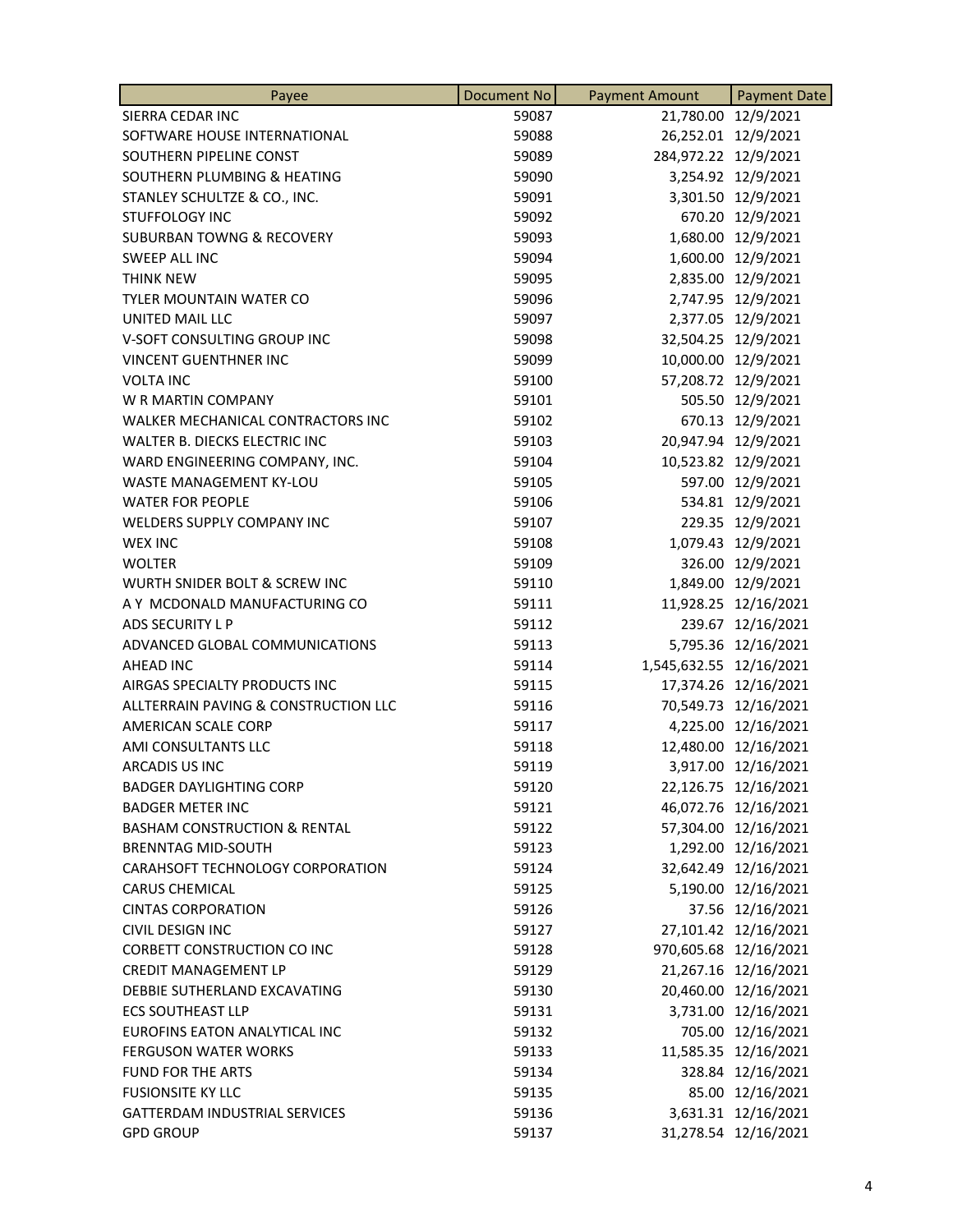| Payee                                     | <b>Document No</b> | <b>Payment Amount</b>   | <b>Payment Date</b>   |
|-------------------------------------------|--------------------|-------------------------|-----------------------|
| <b>GRAINGER INC.</b>                      | 59138              |                         | 6,143.11 12/16/2021   |
| <b>GREENWAY SHREDDING &amp; RECYCLING</b> | 59139              |                         | 2,322.00 12/16/2021   |
| <b>GUNTHER SALT COMPANY</b>               | 59140              |                         | 43,481.91 12/16/2021  |
| HALL CONTRACTING OF KY INC                | 59141              |                         | 60,635.98 12/16/2021  |
| HAYES PIPE SUPPLY, INC.                   | 59142              |                         | 85,539.05 12/16/2021  |
| <b>HAZEN AND SAWYER</b>                   | 59143              |                         | 6,038.22 12/16/2021   |
| HDR ENGINEERING, INC.                     | 59144              |                         | 33,079.99 12/16/2021  |
| HOME SERVICES USA CORP                    | 59145              |                         | 23.42 12/16/2021      |
| HORNER INDUSTRIAL SERVICES                | 59146              |                         | 35,080.00 12/16/2021  |
| ICMA RETIREMENT TRUST                     | 59147              |                         | 22,750.05 12/16/2021  |
| IRVING MATERIALS, INC.                    | 59148              |                         | 7,931.16 12/16/2021   |
| <b>ISO SERVICES INC</b>                   | 59149              |                         | 54.25 12/16/2021      |
| <b>ITRON INC</b>                          | 59150              | 1,162,490.83 12/16/2021 |                       |
| JEB ADVERTISING                           | 59151              |                         | 4,992.40 12/16/2021   |
| <b>JENNEIFER SUSAN JOHNSON</b>            | 59152              |                         | 80.00 12/16/2021      |
| JOY, AMY                                  | 59153              |                         | 30.00 12/16/2021      |
| KAUFMAN CONCRETE CUTTING CO INC           | 59154              |                         | 350.00 12/16/2021     |
| KEMIRA WATER SOLUTIONS, INC.              | 59155              |                         | 77,206.35 12/16/2021  |
| KENTUCKY STATE TREASURER, 401K            | 59156              |                         | 6,990.31 12/16/2021   |
| <b>LAYNE HEAVY CIVIL</b>                  | 59157              |                         | 234,367.00 12/16/2021 |
| LOCAL 1683 AFS - CME                      | 59158              |                         | 2,131.92 12/16/2021   |
| LOUISVILLE WATER COMPANY                  | 59159              |                         | 357.28 12/16/2021     |
| LOUISVILLE WATER FOUNDATION INC           | 59160              |                         | 504.92 12/16/2021     |
| MAC CONSTRUCTION & EXCAVATING             | 59161              | 1,046,133.43 12/16/2021 |                       |
| MCGREGOR & ASSOCIATES INC                 | 59162              |                         | 4,501.79 12/16/2021   |
| <b>METRO UNITED WAY</b>                   | 59163              |                         | 568.19 12/16/2021     |
| METROPOLITAN SEWER DISTR                  | 59164              |                         | 85,597.24 12/16/2021  |
| METROPOLITAN SEWER DISTR                  | 59165              |                         | 177,203.89 12/16/2021 |
| MINCH SONJA                               | 59166              |                         | 468.64 12/16/2021     |
| MISSISSIPPI LIME CO                       | 59167              |                         | 94,953.92 12/16/2021  |
| MUELLER CO.                               | 59168              |                         | 22,318.83 12/16/2021  |
| NATIONAL PEOPLE COMMITTEE                 | 59169              |                         | 52.01 12/16/2021      |
| NEWTON EXCAVATION LLC                     | 59170              |                         | 3,290.11 12/16/2021   |
| OFF DUTY POLICE SERVICES, INC.            | 59171              |                         | 19,888.96 12/16/2021  |
| OFFICE RESOURCES INC                      | 59172              |                         | 3,687.37 12/16/2021   |
| ORACLE AMERICA, INC                       | 59173              |                         | 89,040.29 12/16/2021  |
| OVIVO USA LLC                             | 59174              |                         | 6,578.70 12/16/2021   |
| POLYDYNE, INC.                            | 59175              |                         | 26,123.20 12/16/2021  |
| PROSYS INFORMATION SYSTEMS                | 59176              |                         | 13,925.11 12/16/2021  |
| <b>QUALITY STONE &amp; READY MIX INC</b>  | 59177              |                         | 9,766.95 12/16/2021   |
| RA CONSULTANTS, LLC                       | 59178              |                         | 25,264.80 12/16/2021  |
| RABEN TIRE COMPANY, INC                   | 59179              |                         | 859.27 12/16/2021     |
| RAFTELIS FINANCIAL CONSULTANTS INC        | 59180              |                         | 5,959.50 12/16/2021   |
| RED WING BUSINESS ADVANTAGE ACCOUNT       | 59181              |                         | 186.99 12/16/2021     |
| <b>REID BROTHERS</b>                      | 59182              |                         | 370.33 12/16/2021     |
| SALT RIVER ELECTRIC                       | 59183              |                         | 16,662.05 12/16/2021  |
| SEVEN SEAS CONSTRUCTION                   |                    |                         | 2,690.00 12/16/2021   |
| SHEPHERDSVILLE SEWER                      | 59184              |                         | 113,833.51 12/16/2021 |
|                                           | 59185              |                         |                       |
| SIERRA CEDAR INC                          | 59186              |                         | 2,423.44 12/16/2021   |
| SMITH, KELLEY D                           | 59187              |                         | 100.00 12/16/2021     |
| SOUTHERN PIPELINE CONST                   | 59188              |                         | 103,818.70 12/16/2021 |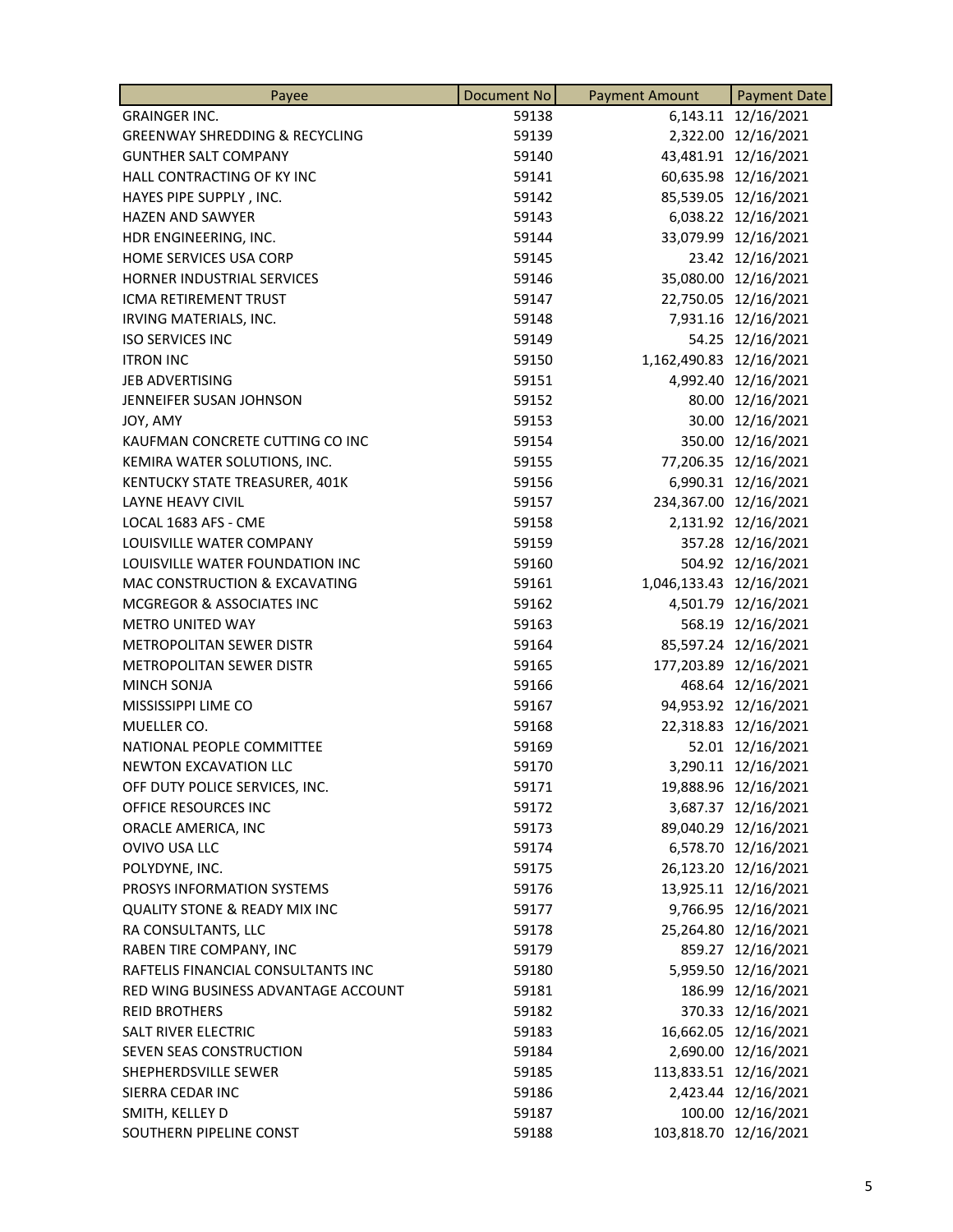| 600.00 12/16/2021<br><b>SUSAN M SAMPSON</b><br>59189<br>400.00 12/16/2021<br>SWEEP ALL INC<br>59190<br>48,072.35 12/16/2021<br>THIENEMAN CONSTRUCTION INC<br>59191<br>3,240.00 12/16/2021<br><b>THINK NEW</b><br>59192<br>TMG CONSULTING INC<br>59193<br>43,248.50 12/16/2021<br><b>USALCO MENTOR PLANT LLC</b><br>4,500.00 12/16/2021<br>59194<br>510,593.00 12/16/2021<br><b>VOLTA INC</b><br>59195<br>WALTER B. DIECKS ELECTRIC INC<br>59196<br>10,590.07 12/16/2021<br>1,965.10 12/16/2021<br>WARD ENGINEERING COMPANY, INC.<br>59197<br>534.81 12/16/2021<br><b>WATER FOR PEOPLE</b><br>59198<br>30,250.00 12/16/2021<br>WATERSMART SOFTWARE INC<br>59199<br><b>WINDSTREAM</b><br>59200<br>1,536.98 12/16/2021<br>A Y MCDONALD MANUFACTURING CO<br>59201<br>4,088.56 12/23/2021<br>758.05 12/23/2021<br>59202<br>ADVANCED GLOBAL COMMUNICATIONS<br>3,577.60 12/23/2021<br><b>ALLSTATE BENEFITS</b><br>59203<br>50,255.30 12/23/2021<br>AMERICAN FLOW CONTROL<br>59204<br>AON RISK SERVICES CENTRAL INC<br>59205<br>11,736.69 12/23/2021<br>59206<br>86.68 12/23/2021<br>BAKER, ADAM<br><b>BASHAM CONSTRUCTION &amp; RENTAL</b><br>59207<br>40,274.00 12/23/2021<br>59208<br>13,409.05 12/23/2021<br>BEARGRASS REALTY, INC.<br>757.08 12/23/2021<br><b>BOUSSON, EDWARD R</b><br>59209<br>420.26 12/23/2021<br><b>BURTON, CALEB</b><br>59210<br>21,865.50 12/23/2021<br>DEBBIE SUTHERLAND EXCAVATING<br>59211<br>59212<br>61.92 12/23/2021<br>DOWNING, TRAVIS<br>324.58 12/23/2021<br><b>FUND FOR THE ARTS</b><br>59213<br>59214<br>10,759.03 12/23/2021<br><b>HAZEN AND SAWYER</b><br>59215<br>166,955.12 12/23/2021<br><b>HAZEN AND SAWYER</b><br>59216<br>1,247.39 12/23/2021<br>HILL, BRANDON<br>HORNER INDUSTRIAL SERVICES<br>59217<br>1,010.00 12/23/2021<br>ICMA RETIREMENT TRUST<br>59218<br>22,344.68 12/23/2021<br>450.00 12/23/2021<br>INGRID DESIGN, LLC<br>59219<br>JOHN CONTI COFFEE COMPANY<br>47.30 12/23/2021<br>59220<br>K NORMAN BERRY ASSOC ARCHITECTS PLLC<br>59221<br>22,765.00 12/23/2021<br>KENTUCKY STATE TREASURER, 401K<br>59222<br>6,871.77 12/23/2021 |
|---------------------------------------------------------------------------------------------------------------------------------------------------------------------------------------------------------------------------------------------------------------------------------------------------------------------------------------------------------------------------------------------------------------------------------------------------------------------------------------------------------------------------------------------------------------------------------------------------------------------------------------------------------------------------------------------------------------------------------------------------------------------------------------------------------------------------------------------------------------------------------------------------------------------------------------------------------------------------------------------------------------------------------------------------------------------------------------------------------------------------------------------------------------------------------------------------------------------------------------------------------------------------------------------------------------------------------------------------------------------------------------------------------------------------------------------------------------------------------------------------------------------------------------------------------------------------------------------------------------------------------------------------------------------------------------------------------------------------------------------------------------------------------------------------------------------------------------------------------------------------------------------------------------------------------------------------------------------------------------------------------------------------------------------------------------------------------------|
|                                                                                                                                                                                                                                                                                                                                                                                                                                                                                                                                                                                                                                                                                                                                                                                                                                                                                                                                                                                                                                                                                                                                                                                                                                                                                                                                                                                                                                                                                                                                                                                                                                                                                                                                                                                                                                                                                                                                                                                                                                                                                       |
|                                                                                                                                                                                                                                                                                                                                                                                                                                                                                                                                                                                                                                                                                                                                                                                                                                                                                                                                                                                                                                                                                                                                                                                                                                                                                                                                                                                                                                                                                                                                                                                                                                                                                                                                                                                                                                                                                                                                                                                                                                                                                       |
|                                                                                                                                                                                                                                                                                                                                                                                                                                                                                                                                                                                                                                                                                                                                                                                                                                                                                                                                                                                                                                                                                                                                                                                                                                                                                                                                                                                                                                                                                                                                                                                                                                                                                                                                                                                                                                                                                                                                                                                                                                                                                       |
|                                                                                                                                                                                                                                                                                                                                                                                                                                                                                                                                                                                                                                                                                                                                                                                                                                                                                                                                                                                                                                                                                                                                                                                                                                                                                                                                                                                                                                                                                                                                                                                                                                                                                                                                                                                                                                                                                                                                                                                                                                                                                       |
|                                                                                                                                                                                                                                                                                                                                                                                                                                                                                                                                                                                                                                                                                                                                                                                                                                                                                                                                                                                                                                                                                                                                                                                                                                                                                                                                                                                                                                                                                                                                                                                                                                                                                                                                                                                                                                                                                                                                                                                                                                                                                       |
|                                                                                                                                                                                                                                                                                                                                                                                                                                                                                                                                                                                                                                                                                                                                                                                                                                                                                                                                                                                                                                                                                                                                                                                                                                                                                                                                                                                                                                                                                                                                                                                                                                                                                                                                                                                                                                                                                                                                                                                                                                                                                       |
|                                                                                                                                                                                                                                                                                                                                                                                                                                                                                                                                                                                                                                                                                                                                                                                                                                                                                                                                                                                                                                                                                                                                                                                                                                                                                                                                                                                                                                                                                                                                                                                                                                                                                                                                                                                                                                                                                                                                                                                                                                                                                       |
|                                                                                                                                                                                                                                                                                                                                                                                                                                                                                                                                                                                                                                                                                                                                                                                                                                                                                                                                                                                                                                                                                                                                                                                                                                                                                                                                                                                                                                                                                                                                                                                                                                                                                                                                                                                                                                                                                                                                                                                                                                                                                       |
|                                                                                                                                                                                                                                                                                                                                                                                                                                                                                                                                                                                                                                                                                                                                                                                                                                                                                                                                                                                                                                                                                                                                                                                                                                                                                                                                                                                                                                                                                                                                                                                                                                                                                                                                                                                                                                                                                                                                                                                                                                                                                       |
|                                                                                                                                                                                                                                                                                                                                                                                                                                                                                                                                                                                                                                                                                                                                                                                                                                                                                                                                                                                                                                                                                                                                                                                                                                                                                                                                                                                                                                                                                                                                                                                                                                                                                                                                                                                                                                                                                                                                                                                                                                                                                       |
|                                                                                                                                                                                                                                                                                                                                                                                                                                                                                                                                                                                                                                                                                                                                                                                                                                                                                                                                                                                                                                                                                                                                                                                                                                                                                                                                                                                                                                                                                                                                                                                                                                                                                                                                                                                                                                                                                                                                                                                                                                                                                       |
|                                                                                                                                                                                                                                                                                                                                                                                                                                                                                                                                                                                                                                                                                                                                                                                                                                                                                                                                                                                                                                                                                                                                                                                                                                                                                                                                                                                                                                                                                                                                                                                                                                                                                                                                                                                                                                                                                                                                                                                                                                                                                       |
|                                                                                                                                                                                                                                                                                                                                                                                                                                                                                                                                                                                                                                                                                                                                                                                                                                                                                                                                                                                                                                                                                                                                                                                                                                                                                                                                                                                                                                                                                                                                                                                                                                                                                                                                                                                                                                                                                                                                                                                                                                                                                       |
|                                                                                                                                                                                                                                                                                                                                                                                                                                                                                                                                                                                                                                                                                                                                                                                                                                                                                                                                                                                                                                                                                                                                                                                                                                                                                                                                                                                                                                                                                                                                                                                                                                                                                                                                                                                                                                                                                                                                                                                                                                                                                       |
|                                                                                                                                                                                                                                                                                                                                                                                                                                                                                                                                                                                                                                                                                                                                                                                                                                                                                                                                                                                                                                                                                                                                                                                                                                                                                                                                                                                                                                                                                                                                                                                                                                                                                                                                                                                                                                                                                                                                                                                                                                                                                       |
|                                                                                                                                                                                                                                                                                                                                                                                                                                                                                                                                                                                                                                                                                                                                                                                                                                                                                                                                                                                                                                                                                                                                                                                                                                                                                                                                                                                                                                                                                                                                                                                                                                                                                                                                                                                                                                                                                                                                                                                                                                                                                       |
|                                                                                                                                                                                                                                                                                                                                                                                                                                                                                                                                                                                                                                                                                                                                                                                                                                                                                                                                                                                                                                                                                                                                                                                                                                                                                                                                                                                                                                                                                                                                                                                                                                                                                                                                                                                                                                                                                                                                                                                                                                                                                       |
|                                                                                                                                                                                                                                                                                                                                                                                                                                                                                                                                                                                                                                                                                                                                                                                                                                                                                                                                                                                                                                                                                                                                                                                                                                                                                                                                                                                                                                                                                                                                                                                                                                                                                                                                                                                                                                                                                                                                                                                                                                                                                       |
|                                                                                                                                                                                                                                                                                                                                                                                                                                                                                                                                                                                                                                                                                                                                                                                                                                                                                                                                                                                                                                                                                                                                                                                                                                                                                                                                                                                                                                                                                                                                                                                                                                                                                                                                                                                                                                                                                                                                                                                                                                                                                       |
|                                                                                                                                                                                                                                                                                                                                                                                                                                                                                                                                                                                                                                                                                                                                                                                                                                                                                                                                                                                                                                                                                                                                                                                                                                                                                                                                                                                                                                                                                                                                                                                                                                                                                                                                                                                                                                                                                                                                                                                                                                                                                       |
|                                                                                                                                                                                                                                                                                                                                                                                                                                                                                                                                                                                                                                                                                                                                                                                                                                                                                                                                                                                                                                                                                                                                                                                                                                                                                                                                                                                                                                                                                                                                                                                                                                                                                                                                                                                                                                                                                                                                                                                                                                                                                       |
|                                                                                                                                                                                                                                                                                                                                                                                                                                                                                                                                                                                                                                                                                                                                                                                                                                                                                                                                                                                                                                                                                                                                                                                                                                                                                                                                                                                                                                                                                                                                                                                                                                                                                                                                                                                                                                                                                                                                                                                                                                                                                       |
|                                                                                                                                                                                                                                                                                                                                                                                                                                                                                                                                                                                                                                                                                                                                                                                                                                                                                                                                                                                                                                                                                                                                                                                                                                                                                                                                                                                                                                                                                                                                                                                                                                                                                                                                                                                                                                                                                                                                                                                                                                                                                       |
|                                                                                                                                                                                                                                                                                                                                                                                                                                                                                                                                                                                                                                                                                                                                                                                                                                                                                                                                                                                                                                                                                                                                                                                                                                                                                                                                                                                                                                                                                                                                                                                                                                                                                                                                                                                                                                                                                                                                                                                                                                                                                       |
|                                                                                                                                                                                                                                                                                                                                                                                                                                                                                                                                                                                                                                                                                                                                                                                                                                                                                                                                                                                                                                                                                                                                                                                                                                                                                                                                                                                                                                                                                                                                                                                                                                                                                                                                                                                                                                                                                                                                                                                                                                                                                       |
|                                                                                                                                                                                                                                                                                                                                                                                                                                                                                                                                                                                                                                                                                                                                                                                                                                                                                                                                                                                                                                                                                                                                                                                                                                                                                                                                                                                                                                                                                                                                                                                                                                                                                                                                                                                                                                                                                                                                                                                                                                                                                       |
|                                                                                                                                                                                                                                                                                                                                                                                                                                                                                                                                                                                                                                                                                                                                                                                                                                                                                                                                                                                                                                                                                                                                                                                                                                                                                                                                                                                                                                                                                                                                                                                                                                                                                                                                                                                                                                                                                                                                                                                                                                                                                       |
|                                                                                                                                                                                                                                                                                                                                                                                                                                                                                                                                                                                                                                                                                                                                                                                                                                                                                                                                                                                                                                                                                                                                                                                                                                                                                                                                                                                                                                                                                                                                                                                                                                                                                                                                                                                                                                                                                                                                                                                                                                                                                       |
|                                                                                                                                                                                                                                                                                                                                                                                                                                                                                                                                                                                                                                                                                                                                                                                                                                                                                                                                                                                                                                                                                                                                                                                                                                                                                                                                                                                                                                                                                                                                                                                                                                                                                                                                                                                                                                                                                                                                                                                                                                                                                       |
|                                                                                                                                                                                                                                                                                                                                                                                                                                                                                                                                                                                                                                                                                                                                                                                                                                                                                                                                                                                                                                                                                                                                                                                                                                                                                                                                                                                                                                                                                                                                                                                                                                                                                                                                                                                                                                                                                                                                                                                                                                                                                       |
|                                                                                                                                                                                                                                                                                                                                                                                                                                                                                                                                                                                                                                                                                                                                                                                                                                                                                                                                                                                                                                                                                                                                                                                                                                                                                                                                                                                                                                                                                                                                                                                                                                                                                                                                                                                                                                                                                                                                                                                                                                                                                       |
|                                                                                                                                                                                                                                                                                                                                                                                                                                                                                                                                                                                                                                                                                                                                                                                                                                                                                                                                                                                                                                                                                                                                                                                                                                                                                                                                                                                                                                                                                                                                                                                                                                                                                                                                                                                                                                                                                                                                                                                                                                                                                       |
|                                                                                                                                                                                                                                                                                                                                                                                                                                                                                                                                                                                                                                                                                                                                                                                                                                                                                                                                                                                                                                                                                                                                                                                                                                                                                                                                                                                                                                                                                                                                                                                                                                                                                                                                                                                                                                                                                                                                                                                                                                                                                       |
|                                                                                                                                                                                                                                                                                                                                                                                                                                                                                                                                                                                                                                                                                                                                                                                                                                                                                                                                                                                                                                                                                                                                                                                                                                                                                                                                                                                                                                                                                                                                                                                                                                                                                                                                                                                                                                                                                                                                                                                                                                                                                       |
| KOSMOS CEMENT COMPANY LLC<br>59223<br>4,061.73 12/23/2021                                                                                                                                                                                                                                                                                                                                                                                                                                                                                                                                                                                                                                                                                                                                                                                                                                                                                                                                                                                                                                                                                                                                                                                                                                                                                                                                                                                                                                                                                                                                                                                                                                                                                                                                                                                                                                                                                                                                                                                                                             |
| 679.04 12/23/2021<br>LIKENS, TERRY S<br>59224                                                                                                                                                                                                                                                                                                                                                                                                                                                                                                                                                                                                                                                                                                                                                                                                                                                                                                                                                                                                                                                                                                                                                                                                                                                                                                                                                                                                                                                                                                                                                                                                                                                                                                                                                                                                                                                                                                                                                                                                                                         |
| 1,374.83 12/23/2021<br>LITER'S ENVIRONMENTAL LLC<br>59225                                                                                                                                                                                                                                                                                                                                                                                                                                                                                                                                                                                                                                                                                                                                                                                                                                                                                                                                                                                                                                                                                                                                                                                                                                                                                                                                                                                                                                                                                                                                                                                                                                                                                                                                                                                                                                                                                                                                                                                                                             |
| 2,122.90 12/23/2021<br>LOCAL 1683 AFS - CME<br>59226                                                                                                                                                                                                                                                                                                                                                                                                                                                                                                                                                                                                                                                                                                                                                                                                                                                                                                                                                                                                                                                                                                                                                                                                                                                                                                                                                                                                                                                                                                                                                                                                                                                                                                                                                                                                                                                                                                                                                                                                                                  |
| 67.96 12/23/2021<br>LOUISVILLE WATER COMPANY<br>59227                                                                                                                                                                                                                                                                                                                                                                                                                                                                                                                                                                                                                                                                                                                                                                                                                                                                                                                                                                                                                                                                                                                                                                                                                                                                                                                                                                                                                                                                                                                                                                                                                                                                                                                                                                                                                                                                                                                                                                                                                                 |
| 500.66 12/23/2021<br>LOUISVILLE WATER FOUNDATION INC<br>59228                                                                                                                                                                                                                                                                                                                                                                                                                                                                                                                                                                                                                                                                                                                                                                                                                                                                                                                                                                                                                                                                                                                                                                                                                                                                                                                                                                                                                                                                                                                                                                                                                                                                                                                                                                                                                                                                                                                                                                                                                         |
| 59229<br>198.90 12/23/2021<br><b>LYNN IMAGING</b>                                                                                                                                                                                                                                                                                                                                                                                                                                                                                                                                                                                                                                                                                                                                                                                                                                                                                                                                                                                                                                                                                                                                                                                                                                                                                                                                                                                                                                                                                                                                                                                                                                                                                                                                                                                                                                                                                                                                                                                                                                     |
| 715.27 12/23/2021<br>MACGEORGE, JOSHUA E<br>59230                                                                                                                                                                                                                                                                                                                                                                                                                                                                                                                                                                                                                                                                                                                                                                                                                                                                                                                                                                                                                                                                                                                                                                                                                                                                                                                                                                                                                                                                                                                                                                                                                                                                                                                                                                                                                                                                                                                                                                                                                                     |
| 4,968.33 12/23/2021<br><b>MCGREGOR &amp; ASSOCIATES INC</b><br>59231                                                                                                                                                                                                                                                                                                                                                                                                                                                                                                                                                                                                                                                                                                                                                                                                                                                                                                                                                                                                                                                                                                                                                                                                                                                                                                                                                                                                                                                                                                                                                                                                                                                                                                                                                                                                                                                                                                                                                                                                                  |
| 1,334.50 12/23/2021<br>MCGREGOR & ASSOCIATES INC<br>59232                                                                                                                                                                                                                                                                                                                                                                                                                                                                                                                                                                                                                                                                                                                                                                                                                                                                                                                                                                                                                                                                                                                                                                                                                                                                                                                                                                                                                                                                                                                                                                                                                                                                                                                                                                                                                                                                                                                                                                                                                             |
| 563.93 12/23/2021<br><b>METRO UNITED WAY</b><br>59233                                                                                                                                                                                                                                                                                                                                                                                                                                                                                                                                                                                                                                                                                                                                                                                                                                                                                                                                                                                                                                                                                                                                                                                                                                                                                                                                                                                                                                                                                                                                                                                                                                                                                                                                                                                                                                                                                                                                                                                                                                 |
| METROPOLITAN SEWER DISTR<br>49,339.75 12/23/2021<br>59234                                                                                                                                                                                                                                                                                                                                                                                                                                                                                                                                                                                                                                                                                                                                                                                                                                                                                                                                                                                                                                                                                                                                                                                                                                                                                                                                                                                                                                                                                                                                                                                                                                                                                                                                                                                                                                                                                                                                                                                                                             |
| 94,613.13 12/23/2021<br>METROPOLITAN SEWER DISTR<br>59235                                                                                                                                                                                                                                                                                                                                                                                                                                                                                                                                                                                                                                                                                                                                                                                                                                                                                                                                                                                                                                                                                                                                                                                                                                                                                                                                                                                                                                                                                                                                                                                                                                                                                                                                                                                                                                                                                                                                                                                                                             |
| 20,667.91 12/23/2021<br>MUELLER CO.<br>59236                                                                                                                                                                                                                                                                                                                                                                                                                                                                                                                                                                                                                                                                                                                                                                                                                                                                                                                                                                                                                                                                                                                                                                                                                                                                                                                                                                                                                                                                                                                                                                                                                                                                                                                                                                                                                                                                                                                                                                                                                                          |
| 52.01 12/23/2021<br>NATIONAL PEOPLE COMMITTEE<br>59237                                                                                                                                                                                                                                                                                                                                                                                                                                                                                                                                                                                                                                                                                                                                                                                                                                                                                                                                                                                                                                                                                                                                                                                                                                                                                                                                                                                                                                                                                                                                                                                                                                                                                                                                                                                                                                                                                                                                                                                                                                |
| 11,375.00 12/23/2021<br>PLUMBERS SUPPLY CO<br>59238                                                                                                                                                                                                                                                                                                                                                                                                                                                                                                                                                                                                                                                                                                                                                                                                                                                                                                                                                                                                                                                                                                                                                                                                                                                                                                                                                                                                                                                                                                                                                                                                                                                                                                                                                                                                                                                                                                                                                                                                                                   |
| <b>PROSOURCE</b><br>288.72 12/23/2021<br>59239                                                                                                                                                                                                                                                                                                                                                                                                                                                                                                                                                                                                                                                                                                                                                                                                                                                                                                                                                                                                                                                                                                                                                                                                                                                                                                                                                                                                                                                                                                                                                                                                                                                                                                                                                                                                                                                                                                                                                                                                                                        |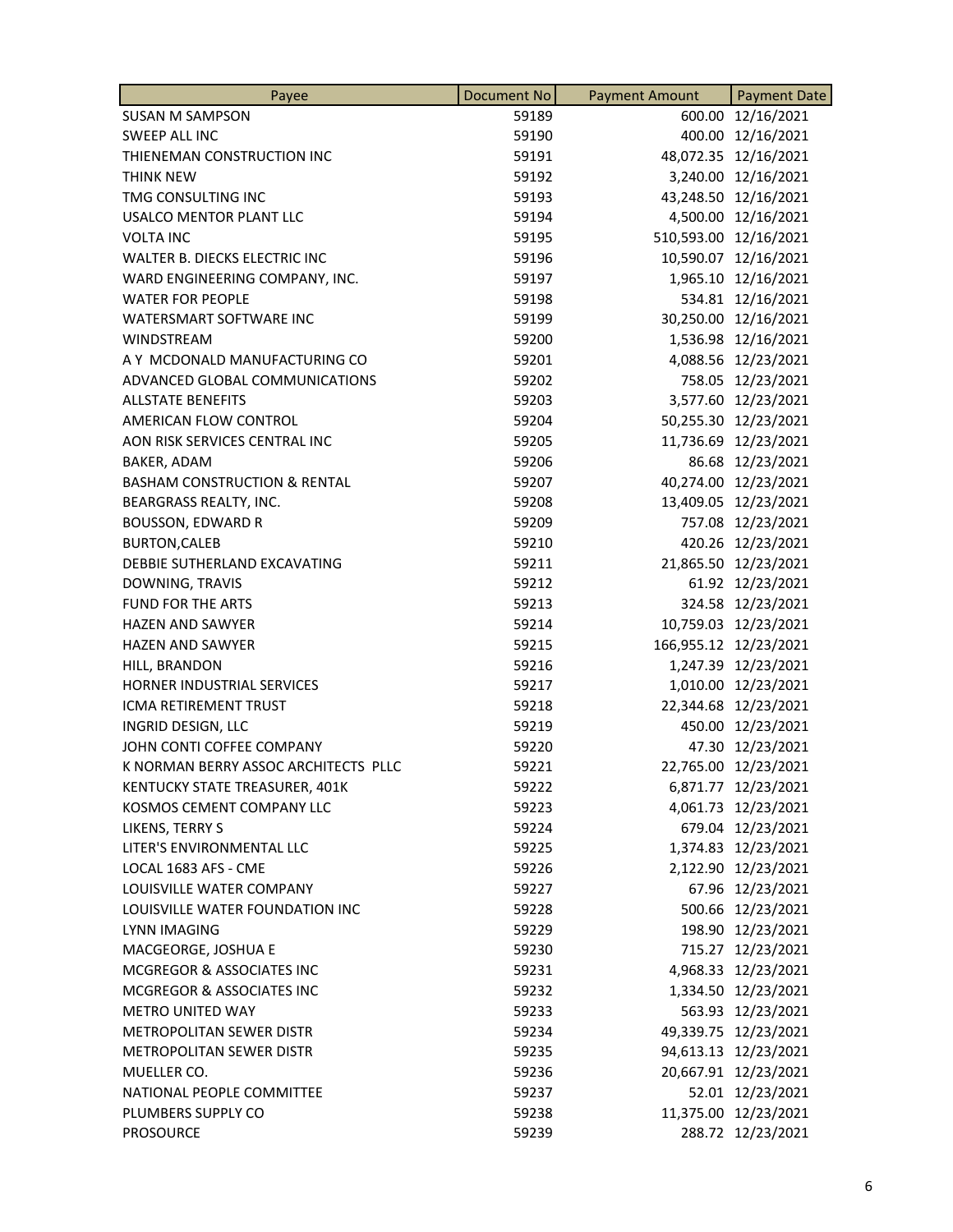| <b>QUALITY STONE &amp; READY MIX INC</b><br>844.16 12/23/2021<br>59240<br>RA CONSULTANTS, LLC<br>59241<br>2,032.80 12/23/2021<br>1,006.66 12/23/2021<br>RABEN TIRE COMPANY, INC<br>59242<br>SEVEN SEAS CONSTRUCTION<br>59243<br>27,230.73 12/23/2021<br>SHEPHERDSVILLE SEWER<br>59244<br>43,376.85 12/23/2021<br>59245<br>72,336.86 12/23/2021<br>SOUTHERN PIPELINE CONST<br>SOUTHERN PLUMBING & HEATING<br>59246<br>968.13 12/23/2021<br><b>TALLERI A MCRAE</b><br>59247<br>440.00 12/23/2021<br>UNIVAR SOLUTIONS USA INC<br>59248<br>7,653.25 12/23/2021<br>V-SOFT CONSULTING GROUP INC<br>13,600.00 12/23/2021<br>59249<br>200,464.90 12/23/2021<br>WARD ENGINEERING COMPANY, INC.<br>59250<br>59251<br>530.55 12/23/2021<br><b>WATER FOR PEOPLE</b><br><b>WAYNE CORPORATION</b><br>59252<br>792.10 12/23/2021<br>59253<br>2,877.00 12/30/2021<br>ACCO INC<br>ALLTERRAIN PAVING & CONSTRUCTION LLC<br>1,835.75 12/30/2021<br>59254<br>ALLTERRAIN PAVING & CONSTRUCTION LLC<br>111,436.87 12/30/2021<br>59255<br>13,110.60 12/30/2021<br>AMERICAN FLOW CONTROL<br>59256<br><b>ANYTHING GROES</b><br>59257<br>427.05 12/30/2021<br><b>ARROW ELECTRIC</b><br>59258<br>4,202.30 12/30/2021<br>ARTHUR CARL JONES SR<br>59259<br>100.00 12/30/2021<br>301.63 12/30/2021<br>ATOM WATER TREATMENT, INC.<br>59260<br>11,490.00 12/30/2021<br>AUTHENTIC PROMOTIONS.COM<br>59261<br>14,327.86 12/30/2021<br><b>BADGER DAYLIGHTING CORP</b><br>59262<br><b>BASHAM CONSTRUCTION &amp; RENTAL</b><br>59263<br>498,449.61 12/30/2021<br>59264<br>110,437.50 12/30/2021<br>C-SQUARED, INC.<br>CDM SMITH INC (FORMERLY CAMP DRESSER & MCKE<br>2,938.20 12/30/2021<br>59265<br><b>CE POWER</b><br>11,646.00 12/30/2021<br>59266<br>59267<br>357.84 12/30/2021<br><b>CHEMICAL RESOURCES INC</b><br>75.12 12/30/2021<br><b>CINTAS CORPORATION</b><br>59268<br><b>CLARK &amp; RIGGS PRINTING</b><br>59269<br>1,244.50 12/30/2021<br>750,416.98 12/30/2021<br>CORBETT CONSTRUCTION CO INC<br>59270<br>333.00 12/30/2021<br><b>CUMMINS CROSSPOINT LLC</b><br>59271<br>DEBBIE SUTHERLAND EXCAVATING<br>59272<br>33,205.00 12/30/2021<br><b>DOXIM UTILITEC LLC</b><br>59273<br>174,117.94 12/30/2021<br><b>EATON CORPORATION</b><br>28,286.66 12/30/2021<br>59274<br>272.00 12/30/2021<br>ENVIRONMENTAL LABORATORIES, INC.<br>59275<br>50,328.72 12/30/2021<br>FREDERICK ASSET PROTECTION LLC<br>59276<br>324.58 12/30/2021<br>FUND FOR THE ARTS<br>59277<br>1,000.00 12/30/2021<br><b>GCJ CONSULTANTS LLC</b><br>59278<br>47,871.27 12/30/2021<br><b>GPD GROUP</b><br>59279<br>HALL CONTRACTING OF KY INC<br>21,023.65 12/30/2021<br>59280<br>336,470.00 12/30/2021<br><b>HORNER INDUSTRIAL SERVICES</b><br>59281<br>430.04 12/30/2021<br>HUTCHINGS, SHENITA<br>59282<br>ICMA RETIREMENT TRUST<br>22,480.63 12/30/2021<br>59283<br><b>INTOOLLECT LLC</b><br>1,400.00 12/30/2021<br>59284<br>IRVING MATERIALS, INC.<br>9,798.98 12/30/2021<br>59285<br>JEB ADVERTISING<br>2,838.29 12/30/2021<br>59286<br>7,400.30 12/30/2021<br>KENTUCKY STATE TREASURER, 401K<br>59287<br>4,500.00 12/30/2021<br>LAYNE CHRISTENSEN COMPANY<br>59288<br>33,175.00 12/30/2021<br>LAYNE HEAVY CIVIL<br>59289<br>4,444.36 12/30/2021<br>LITER'S ENVIRONMENTAL LLC<br>59290 | Payee | <b>Document No</b> | <b>Payment Amount</b> | <b>Payment Date</b> |
|------------------------------------------------------------------------------------------------------------------------------------------------------------------------------------------------------------------------------------------------------------------------------------------------------------------------------------------------------------------------------------------------------------------------------------------------------------------------------------------------------------------------------------------------------------------------------------------------------------------------------------------------------------------------------------------------------------------------------------------------------------------------------------------------------------------------------------------------------------------------------------------------------------------------------------------------------------------------------------------------------------------------------------------------------------------------------------------------------------------------------------------------------------------------------------------------------------------------------------------------------------------------------------------------------------------------------------------------------------------------------------------------------------------------------------------------------------------------------------------------------------------------------------------------------------------------------------------------------------------------------------------------------------------------------------------------------------------------------------------------------------------------------------------------------------------------------------------------------------------------------------------------------------------------------------------------------------------------------------------------------------------------------------------------------------------------------------------------------------------------------------------------------------------------------------------------------------------------------------------------------------------------------------------------------------------------------------------------------------------------------------------------------------------------------------------------------------------------------------------------------------------------------------------------------------------------------------------------------------------------------------------------------------------------------------------------------------------------------------------------------------------------------------------------------------------------------------------------------------------------------------------------------------------------------------------------------------------------------------------------------------------------------------------------------------------------------------------------------------------------------------------------------------------------------------------------------------------------------------|-------|--------------------|-----------------------|---------------------|
|                                                                                                                                                                                                                                                                                                                                                                                                                                                                                                                                                                                                                                                                                                                                                                                                                                                                                                                                                                                                                                                                                                                                                                                                                                                                                                                                                                                                                                                                                                                                                                                                                                                                                                                                                                                                                                                                                                                                                                                                                                                                                                                                                                                                                                                                                                                                                                                                                                                                                                                                                                                                                                                                                                                                                                                                                                                                                                                                                                                                                                                                                                                                                                                                                                    |       |                    |                       |                     |
|                                                                                                                                                                                                                                                                                                                                                                                                                                                                                                                                                                                                                                                                                                                                                                                                                                                                                                                                                                                                                                                                                                                                                                                                                                                                                                                                                                                                                                                                                                                                                                                                                                                                                                                                                                                                                                                                                                                                                                                                                                                                                                                                                                                                                                                                                                                                                                                                                                                                                                                                                                                                                                                                                                                                                                                                                                                                                                                                                                                                                                                                                                                                                                                                                                    |       |                    |                       |                     |
|                                                                                                                                                                                                                                                                                                                                                                                                                                                                                                                                                                                                                                                                                                                                                                                                                                                                                                                                                                                                                                                                                                                                                                                                                                                                                                                                                                                                                                                                                                                                                                                                                                                                                                                                                                                                                                                                                                                                                                                                                                                                                                                                                                                                                                                                                                                                                                                                                                                                                                                                                                                                                                                                                                                                                                                                                                                                                                                                                                                                                                                                                                                                                                                                                                    |       |                    |                       |                     |
|                                                                                                                                                                                                                                                                                                                                                                                                                                                                                                                                                                                                                                                                                                                                                                                                                                                                                                                                                                                                                                                                                                                                                                                                                                                                                                                                                                                                                                                                                                                                                                                                                                                                                                                                                                                                                                                                                                                                                                                                                                                                                                                                                                                                                                                                                                                                                                                                                                                                                                                                                                                                                                                                                                                                                                                                                                                                                                                                                                                                                                                                                                                                                                                                                                    |       |                    |                       |                     |
|                                                                                                                                                                                                                                                                                                                                                                                                                                                                                                                                                                                                                                                                                                                                                                                                                                                                                                                                                                                                                                                                                                                                                                                                                                                                                                                                                                                                                                                                                                                                                                                                                                                                                                                                                                                                                                                                                                                                                                                                                                                                                                                                                                                                                                                                                                                                                                                                                                                                                                                                                                                                                                                                                                                                                                                                                                                                                                                                                                                                                                                                                                                                                                                                                                    |       |                    |                       |                     |
|                                                                                                                                                                                                                                                                                                                                                                                                                                                                                                                                                                                                                                                                                                                                                                                                                                                                                                                                                                                                                                                                                                                                                                                                                                                                                                                                                                                                                                                                                                                                                                                                                                                                                                                                                                                                                                                                                                                                                                                                                                                                                                                                                                                                                                                                                                                                                                                                                                                                                                                                                                                                                                                                                                                                                                                                                                                                                                                                                                                                                                                                                                                                                                                                                                    |       |                    |                       |                     |
|                                                                                                                                                                                                                                                                                                                                                                                                                                                                                                                                                                                                                                                                                                                                                                                                                                                                                                                                                                                                                                                                                                                                                                                                                                                                                                                                                                                                                                                                                                                                                                                                                                                                                                                                                                                                                                                                                                                                                                                                                                                                                                                                                                                                                                                                                                                                                                                                                                                                                                                                                                                                                                                                                                                                                                                                                                                                                                                                                                                                                                                                                                                                                                                                                                    |       |                    |                       |                     |
|                                                                                                                                                                                                                                                                                                                                                                                                                                                                                                                                                                                                                                                                                                                                                                                                                                                                                                                                                                                                                                                                                                                                                                                                                                                                                                                                                                                                                                                                                                                                                                                                                                                                                                                                                                                                                                                                                                                                                                                                                                                                                                                                                                                                                                                                                                                                                                                                                                                                                                                                                                                                                                                                                                                                                                                                                                                                                                                                                                                                                                                                                                                                                                                                                                    |       |                    |                       |                     |
|                                                                                                                                                                                                                                                                                                                                                                                                                                                                                                                                                                                                                                                                                                                                                                                                                                                                                                                                                                                                                                                                                                                                                                                                                                                                                                                                                                                                                                                                                                                                                                                                                                                                                                                                                                                                                                                                                                                                                                                                                                                                                                                                                                                                                                                                                                                                                                                                                                                                                                                                                                                                                                                                                                                                                                                                                                                                                                                                                                                                                                                                                                                                                                                                                                    |       |                    |                       |                     |
|                                                                                                                                                                                                                                                                                                                                                                                                                                                                                                                                                                                                                                                                                                                                                                                                                                                                                                                                                                                                                                                                                                                                                                                                                                                                                                                                                                                                                                                                                                                                                                                                                                                                                                                                                                                                                                                                                                                                                                                                                                                                                                                                                                                                                                                                                                                                                                                                                                                                                                                                                                                                                                                                                                                                                                                                                                                                                                                                                                                                                                                                                                                                                                                                                                    |       |                    |                       |                     |
|                                                                                                                                                                                                                                                                                                                                                                                                                                                                                                                                                                                                                                                                                                                                                                                                                                                                                                                                                                                                                                                                                                                                                                                                                                                                                                                                                                                                                                                                                                                                                                                                                                                                                                                                                                                                                                                                                                                                                                                                                                                                                                                                                                                                                                                                                                                                                                                                                                                                                                                                                                                                                                                                                                                                                                                                                                                                                                                                                                                                                                                                                                                                                                                                                                    |       |                    |                       |                     |
|                                                                                                                                                                                                                                                                                                                                                                                                                                                                                                                                                                                                                                                                                                                                                                                                                                                                                                                                                                                                                                                                                                                                                                                                                                                                                                                                                                                                                                                                                                                                                                                                                                                                                                                                                                                                                                                                                                                                                                                                                                                                                                                                                                                                                                                                                                                                                                                                                                                                                                                                                                                                                                                                                                                                                                                                                                                                                                                                                                                                                                                                                                                                                                                                                                    |       |                    |                       |                     |
|                                                                                                                                                                                                                                                                                                                                                                                                                                                                                                                                                                                                                                                                                                                                                                                                                                                                                                                                                                                                                                                                                                                                                                                                                                                                                                                                                                                                                                                                                                                                                                                                                                                                                                                                                                                                                                                                                                                                                                                                                                                                                                                                                                                                                                                                                                                                                                                                                                                                                                                                                                                                                                                                                                                                                                                                                                                                                                                                                                                                                                                                                                                                                                                                                                    |       |                    |                       |                     |
|                                                                                                                                                                                                                                                                                                                                                                                                                                                                                                                                                                                                                                                                                                                                                                                                                                                                                                                                                                                                                                                                                                                                                                                                                                                                                                                                                                                                                                                                                                                                                                                                                                                                                                                                                                                                                                                                                                                                                                                                                                                                                                                                                                                                                                                                                                                                                                                                                                                                                                                                                                                                                                                                                                                                                                                                                                                                                                                                                                                                                                                                                                                                                                                                                                    |       |                    |                       |                     |
|                                                                                                                                                                                                                                                                                                                                                                                                                                                                                                                                                                                                                                                                                                                                                                                                                                                                                                                                                                                                                                                                                                                                                                                                                                                                                                                                                                                                                                                                                                                                                                                                                                                                                                                                                                                                                                                                                                                                                                                                                                                                                                                                                                                                                                                                                                                                                                                                                                                                                                                                                                                                                                                                                                                                                                                                                                                                                                                                                                                                                                                                                                                                                                                                                                    |       |                    |                       |                     |
|                                                                                                                                                                                                                                                                                                                                                                                                                                                                                                                                                                                                                                                                                                                                                                                                                                                                                                                                                                                                                                                                                                                                                                                                                                                                                                                                                                                                                                                                                                                                                                                                                                                                                                                                                                                                                                                                                                                                                                                                                                                                                                                                                                                                                                                                                                                                                                                                                                                                                                                                                                                                                                                                                                                                                                                                                                                                                                                                                                                                                                                                                                                                                                                                                                    |       |                    |                       |                     |
|                                                                                                                                                                                                                                                                                                                                                                                                                                                                                                                                                                                                                                                                                                                                                                                                                                                                                                                                                                                                                                                                                                                                                                                                                                                                                                                                                                                                                                                                                                                                                                                                                                                                                                                                                                                                                                                                                                                                                                                                                                                                                                                                                                                                                                                                                                                                                                                                                                                                                                                                                                                                                                                                                                                                                                                                                                                                                                                                                                                                                                                                                                                                                                                                                                    |       |                    |                       |                     |
|                                                                                                                                                                                                                                                                                                                                                                                                                                                                                                                                                                                                                                                                                                                                                                                                                                                                                                                                                                                                                                                                                                                                                                                                                                                                                                                                                                                                                                                                                                                                                                                                                                                                                                                                                                                                                                                                                                                                                                                                                                                                                                                                                                                                                                                                                                                                                                                                                                                                                                                                                                                                                                                                                                                                                                                                                                                                                                                                                                                                                                                                                                                                                                                                                                    |       |                    |                       |                     |
|                                                                                                                                                                                                                                                                                                                                                                                                                                                                                                                                                                                                                                                                                                                                                                                                                                                                                                                                                                                                                                                                                                                                                                                                                                                                                                                                                                                                                                                                                                                                                                                                                                                                                                                                                                                                                                                                                                                                                                                                                                                                                                                                                                                                                                                                                                                                                                                                                                                                                                                                                                                                                                                                                                                                                                                                                                                                                                                                                                                                                                                                                                                                                                                                                                    |       |                    |                       |                     |
|                                                                                                                                                                                                                                                                                                                                                                                                                                                                                                                                                                                                                                                                                                                                                                                                                                                                                                                                                                                                                                                                                                                                                                                                                                                                                                                                                                                                                                                                                                                                                                                                                                                                                                                                                                                                                                                                                                                                                                                                                                                                                                                                                                                                                                                                                                                                                                                                                                                                                                                                                                                                                                                                                                                                                                                                                                                                                                                                                                                                                                                                                                                                                                                                                                    |       |                    |                       |                     |
|                                                                                                                                                                                                                                                                                                                                                                                                                                                                                                                                                                                                                                                                                                                                                                                                                                                                                                                                                                                                                                                                                                                                                                                                                                                                                                                                                                                                                                                                                                                                                                                                                                                                                                                                                                                                                                                                                                                                                                                                                                                                                                                                                                                                                                                                                                                                                                                                                                                                                                                                                                                                                                                                                                                                                                                                                                                                                                                                                                                                                                                                                                                                                                                                                                    |       |                    |                       |                     |
|                                                                                                                                                                                                                                                                                                                                                                                                                                                                                                                                                                                                                                                                                                                                                                                                                                                                                                                                                                                                                                                                                                                                                                                                                                                                                                                                                                                                                                                                                                                                                                                                                                                                                                                                                                                                                                                                                                                                                                                                                                                                                                                                                                                                                                                                                                                                                                                                                                                                                                                                                                                                                                                                                                                                                                                                                                                                                                                                                                                                                                                                                                                                                                                                                                    |       |                    |                       |                     |
|                                                                                                                                                                                                                                                                                                                                                                                                                                                                                                                                                                                                                                                                                                                                                                                                                                                                                                                                                                                                                                                                                                                                                                                                                                                                                                                                                                                                                                                                                                                                                                                                                                                                                                                                                                                                                                                                                                                                                                                                                                                                                                                                                                                                                                                                                                                                                                                                                                                                                                                                                                                                                                                                                                                                                                                                                                                                                                                                                                                                                                                                                                                                                                                                                                    |       |                    |                       |                     |
|                                                                                                                                                                                                                                                                                                                                                                                                                                                                                                                                                                                                                                                                                                                                                                                                                                                                                                                                                                                                                                                                                                                                                                                                                                                                                                                                                                                                                                                                                                                                                                                                                                                                                                                                                                                                                                                                                                                                                                                                                                                                                                                                                                                                                                                                                                                                                                                                                                                                                                                                                                                                                                                                                                                                                                                                                                                                                                                                                                                                                                                                                                                                                                                                                                    |       |                    |                       |                     |
|                                                                                                                                                                                                                                                                                                                                                                                                                                                                                                                                                                                                                                                                                                                                                                                                                                                                                                                                                                                                                                                                                                                                                                                                                                                                                                                                                                                                                                                                                                                                                                                                                                                                                                                                                                                                                                                                                                                                                                                                                                                                                                                                                                                                                                                                                                                                                                                                                                                                                                                                                                                                                                                                                                                                                                                                                                                                                                                                                                                                                                                                                                                                                                                                                                    |       |                    |                       |                     |
|                                                                                                                                                                                                                                                                                                                                                                                                                                                                                                                                                                                                                                                                                                                                                                                                                                                                                                                                                                                                                                                                                                                                                                                                                                                                                                                                                                                                                                                                                                                                                                                                                                                                                                                                                                                                                                                                                                                                                                                                                                                                                                                                                                                                                                                                                                                                                                                                                                                                                                                                                                                                                                                                                                                                                                                                                                                                                                                                                                                                                                                                                                                                                                                                                                    |       |                    |                       |                     |
|                                                                                                                                                                                                                                                                                                                                                                                                                                                                                                                                                                                                                                                                                                                                                                                                                                                                                                                                                                                                                                                                                                                                                                                                                                                                                                                                                                                                                                                                                                                                                                                                                                                                                                                                                                                                                                                                                                                                                                                                                                                                                                                                                                                                                                                                                                                                                                                                                                                                                                                                                                                                                                                                                                                                                                                                                                                                                                                                                                                                                                                                                                                                                                                                                                    |       |                    |                       |                     |
|                                                                                                                                                                                                                                                                                                                                                                                                                                                                                                                                                                                                                                                                                                                                                                                                                                                                                                                                                                                                                                                                                                                                                                                                                                                                                                                                                                                                                                                                                                                                                                                                                                                                                                                                                                                                                                                                                                                                                                                                                                                                                                                                                                                                                                                                                                                                                                                                                                                                                                                                                                                                                                                                                                                                                                                                                                                                                                                                                                                                                                                                                                                                                                                                                                    |       |                    |                       |                     |
|                                                                                                                                                                                                                                                                                                                                                                                                                                                                                                                                                                                                                                                                                                                                                                                                                                                                                                                                                                                                                                                                                                                                                                                                                                                                                                                                                                                                                                                                                                                                                                                                                                                                                                                                                                                                                                                                                                                                                                                                                                                                                                                                                                                                                                                                                                                                                                                                                                                                                                                                                                                                                                                                                                                                                                                                                                                                                                                                                                                                                                                                                                                                                                                                                                    |       |                    |                       |                     |
|                                                                                                                                                                                                                                                                                                                                                                                                                                                                                                                                                                                                                                                                                                                                                                                                                                                                                                                                                                                                                                                                                                                                                                                                                                                                                                                                                                                                                                                                                                                                                                                                                                                                                                                                                                                                                                                                                                                                                                                                                                                                                                                                                                                                                                                                                                                                                                                                                                                                                                                                                                                                                                                                                                                                                                                                                                                                                                                                                                                                                                                                                                                                                                                                                                    |       |                    |                       |                     |
|                                                                                                                                                                                                                                                                                                                                                                                                                                                                                                                                                                                                                                                                                                                                                                                                                                                                                                                                                                                                                                                                                                                                                                                                                                                                                                                                                                                                                                                                                                                                                                                                                                                                                                                                                                                                                                                                                                                                                                                                                                                                                                                                                                                                                                                                                                                                                                                                                                                                                                                                                                                                                                                                                                                                                                                                                                                                                                                                                                                                                                                                                                                                                                                                                                    |       |                    |                       |                     |
|                                                                                                                                                                                                                                                                                                                                                                                                                                                                                                                                                                                                                                                                                                                                                                                                                                                                                                                                                                                                                                                                                                                                                                                                                                                                                                                                                                                                                                                                                                                                                                                                                                                                                                                                                                                                                                                                                                                                                                                                                                                                                                                                                                                                                                                                                                                                                                                                                                                                                                                                                                                                                                                                                                                                                                                                                                                                                                                                                                                                                                                                                                                                                                                                                                    |       |                    |                       |                     |
|                                                                                                                                                                                                                                                                                                                                                                                                                                                                                                                                                                                                                                                                                                                                                                                                                                                                                                                                                                                                                                                                                                                                                                                                                                                                                                                                                                                                                                                                                                                                                                                                                                                                                                                                                                                                                                                                                                                                                                                                                                                                                                                                                                                                                                                                                                                                                                                                                                                                                                                                                                                                                                                                                                                                                                                                                                                                                                                                                                                                                                                                                                                                                                                                                                    |       |                    |                       |                     |
|                                                                                                                                                                                                                                                                                                                                                                                                                                                                                                                                                                                                                                                                                                                                                                                                                                                                                                                                                                                                                                                                                                                                                                                                                                                                                                                                                                                                                                                                                                                                                                                                                                                                                                                                                                                                                                                                                                                                                                                                                                                                                                                                                                                                                                                                                                                                                                                                                                                                                                                                                                                                                                                                                                                                                                                                                                                                                                                                                                                                                                                                                                                                                                                                                                    |       |                    |                       |                     |
|                                                                                                                                                                                                                                                                                                                                                                                                                                                                                                                                                                                                                                                                                                                                                                                                                                                                                                                                                                                                                                                                                                                                                                                                                                                                                                                                                                                                                                                                                                                                                                                                                                                                                                                                                                                                                                                                                                                                                                                                                                                                                                                                                                                                                                                                                                                                                                                                                                                                                                                                                                                                                                                                                                                                                                                                                                                                                                                                                                                                                                                                                                                                                                                                                                    |       |                    |                       |                     |
|                                                                                                                                                                                                                                                                                                                                                                                                                                                                                                                                                                                                                                                                                                                                                                                                                                                                                                                                                                                                                                                                                                                                                                                                                                                                                                                                                                                                                                                                                                                                                                                                                                                                                                                                                                                                                                                                                                                                                                                                                                                                                                                                                                                                                                                                                                                                                                                                                                                                                                                                                                                                                                                                                                                                                                                                                                                                                                                                                                                                                                                                                                                                                                                                                                    |       |                    |                       |                     |
|                                                                                                                                                                                                                                                                                                                                                                                                                                                                                                                                                                                                                                                                                                                                                                                                                                                                                                                                                                                                                                                                                                                                                                                                                                                                                                                                                                                                                                                                                                                                                                                                                                                                                                                                                                                                                                                                                                                                                                                                                                                                                                                                                                                                                                                                                                                                                                                                                                                                                                                                                                                                                                                                                                                                                                                                                                                                                                                                                                                                                                                                                                                                                                                                                                    |       |                    |                       |                     |
|                                                                                                                                                                                                                                                                                                                                                                                                                                                                                                                                                                                                                                                                                                                                                                                                                                                                                                                                                                                                                                                                                                                                                                                                                                                                                                                                                                                                                                                                                                                                                                                                                                                                                                                                                                                                                                                                                                                                                                                                                                                                                                                                                                                                                                                                                                                                                                                                                                                                                                                                                                                                                                                                                                                                                                                                                                                                                                                                                                                                                                                                                                                                                                                                                                    |       |                    |                       |                     |
|                                                                                                                                                                                                                                                                                                                                                                                                                                                                                                                                                                                                                                                                                                                                                                                                                                                                                                                                                                                                                                                                                                                                                                                                                                                                                                                                                                                                                                                                                                                                                                                                                                                                                                                                                                                                                                                                                                                                                                                                                                                                                                                                                                                                                                                                                                                                                                                                                                                                                                                                                                                                                                                                                                                                                                                                                                                                                                                                                                                                                                                                                                                                                                                                                                    |       |                    |                       |                     |
|                                                                                                                                                                                                                                                                                                                                                                                                                                                                                                                                                                                                                                                                                                                                                                                                                                                                                                                                                                                                                                                                                                                                                                                                                                                                                                                                                                                                                                                                                                                                                                                                                                                                                                                                                                                                                                                                                                                                                                                                                                                                                                                                                                                                                                                                                                                                                                                                                                                                                                                                                                                                                                                                                                                                                                                                                                                                                                                                                                                                                                                                                                                                                                                                                                    |       |                    |                       |                     |
|                                                                                                                                                                                                                                                                                                                                                                                                                                                                                                                                                                                                                                                                                                                                                                                                                                                                                                                                                                                                                                                                                                                                                                                                                                                                                                                                                                                                                                                                                                                                                                                                                                                                                                                                                                                                                                                                                                                                                                                                                                                                                                                                                                                                                                                                                                                                                                                                                                                                                                                                                                                                                                                                                                                                                                                                                                                                                                                                                                                                                                                                                                                                                                                                                                    |       |                    |                       |                     |
|                                                                                                                                                                                                                                                                                                                                                                                                                                                                                                                                                                                                                                                                                                                                                                                                                                                                                                                                                                                                                                                                                                                                                                                                                                                                                                                                                                                                                                                                                                                                                                                                                                                                                                                                                                                                                                                                                                                                                                                                                                                                                                                                                                                                                                                                                                                                                                                                                                                                                                                                                                                                                                                                                                                                                                                                                                                                                                                                                                                                                                                                                                                                                                                                                                    |       |                    |                       |                     |
|                                                                                                                                                                                                                                                                                                                                                                                                                                                                                                                                                                                                                                                                                                                                                                                                                                                                                                                                                                                                                                                                                                                                                                                                                                                                                                                                                                                                                                                                                                                                                                                                                                                                                                                                                                                                                                                                                                                                                                                                                                                                                                                                                                                                                                                                                                                                                                                                                                                                                                                                                                                                                                                                                                                                                                                                                                                                                                                                                                                                                                                                                                                                                                                                                                    |       |                    |                       |                     |
|                                                                                                                                                                                                                                                                                                                                                                                                                                                                                                                                                                                                                                                                                                                                                                                                                                                                                                                                                                                                                                                                                                                                                                                                                                                                                                                                                                                                                                                                                                                                                                                                                                                                                                                                                                                                                                                                                                                                                                                                                                                                                                                                                                                                                                                                                                                                                                                                                                                                                                                                                                                                                                                                                                                                                                                                                                                                                                                                                                                                                                                                                                                                                                                                                                    |       |                    |                       |                     |
|                                                                                                                                                                                                                                                                                                                                                                                                                                                                                                                                                                                                                                                                                                                                                                                                                                                                                                                                                                                                                                                                                                                                                                                                                                                                                                                                                                                                                                                                                                                                                                                                                                                                                                                                                                                                                                                                                                                                                                                                                                                                                                                                                                                                                                                                                                                                                                                                                                                                                                                                                                                                                                                                                                                                                                                                                                                                                                                                                                                                                                                                                                                                                                                                                                    |       |                    |                       |                     |
|                                                                                                                                                                                                                                                                                                                                                                                                                                                                                                                                                                                                                                                                                                                                                                                                                                                                                                                                                                                                                                                                                                                                                                                                                                                                                                                                                                                                                                                                                                                                                                                                                                                                                                                                                                                                                                                                                                                                                                                                                                                                                                                                                                                                                                                                                                                                                                                                                                                                                                                                                                                                                                                                                                                                                                                                                                                                                                                                                                                                                                                                                                                                                                                                                                    |       |                    |                       |                     |
|                                                                                                                                                                                                                                                                                                                                                                                                                                                                                                                                                                                                                                                                                                                                                                                                                                                                                                                                                                                                                                                                                                                                                                                                                                                                                                                                                                                                                                                                                                                                                                                                                                                                                                                                                                                                                                                                                                                                                                                                                                                                                                                                                                                                                                                                                                                                                                                                                                                                                                                                                                                                                                                                                                                                                                                                                                                                                                                                                                                                                                                                                                                                                                                                                                    |       |                    |                       |                     |
|                                                                                                                                                                                                                                                                                                                                                                                                                                                                                                                                                                                                                                                                                                                                                                                                                                                                                                                                                                                                                                                                                                                                                                                                                                                                                                                                                                                                                                                                                                                                                                                                                                                                                                                                                                                                                                                                                                                                                                                                                                                                                                                                                                                                                                                                                                                                                                                                                                                                                                                                                                                                                                                                                                                                                                                                                                                                                                                                                                                                                                                                                                                                                                                                                                    |       |                    |                       |                     |
|                                                                                                                                                                                                                                                                                                                                                                                                                                                                                                                                                                                                                                                                                                                                                                                                                                                                                                                                                                                                                                                                                                                                                                                                                                                                                                                                                                                                                                                                                                                                                                                                                                                                                                                                                                                                                                                                                                                                                                                                                                                                                                                                                                                                                                                                                                                                                                                                                                                                                                                                                                                                                                                                                                                                                                                                                                                                                                                                                                                                                                                                                                                                                                                                                                    |       |                    |                       |                     |
|                                                                                                                                                                                                                                                                                                                                                                                                                                                                                                                                                                                                                                                                                                                                                                                                                                                                                                                                                                                                                                                                                                                                                                                                                                                                                                                                                                                                                                                                                                                                                                                                                                                                                                                                                                                                                                                                                                                                                                                                                                                                                                                                                                                                                                                                                                                                                                                                                                                                                                                                                                                                                                                                                                                                                                                                                                                                                                                                                                                                                                                                                                                                                                                                                                    |       |                    |                       |                     |
|                                                                                                                                                                                                                                                                                                                                                                                                                                                                                                                                                                                                                                                                                                                                                                                                                                                                                                                                                                                                                                                                                                                                                                                                                                                                                                                                                                                                                                                                                                                                                                                                                                                                                                                                                                                                                                                                                                                                                                                                                                                                                                                                                                                                                                                                                                                                                                                                                                                                                                                                                                                                                                                                                                                                                                                                                                                                                                                                                                                                                                                                                                                                                                                                                                    |       |                    |                       |                     |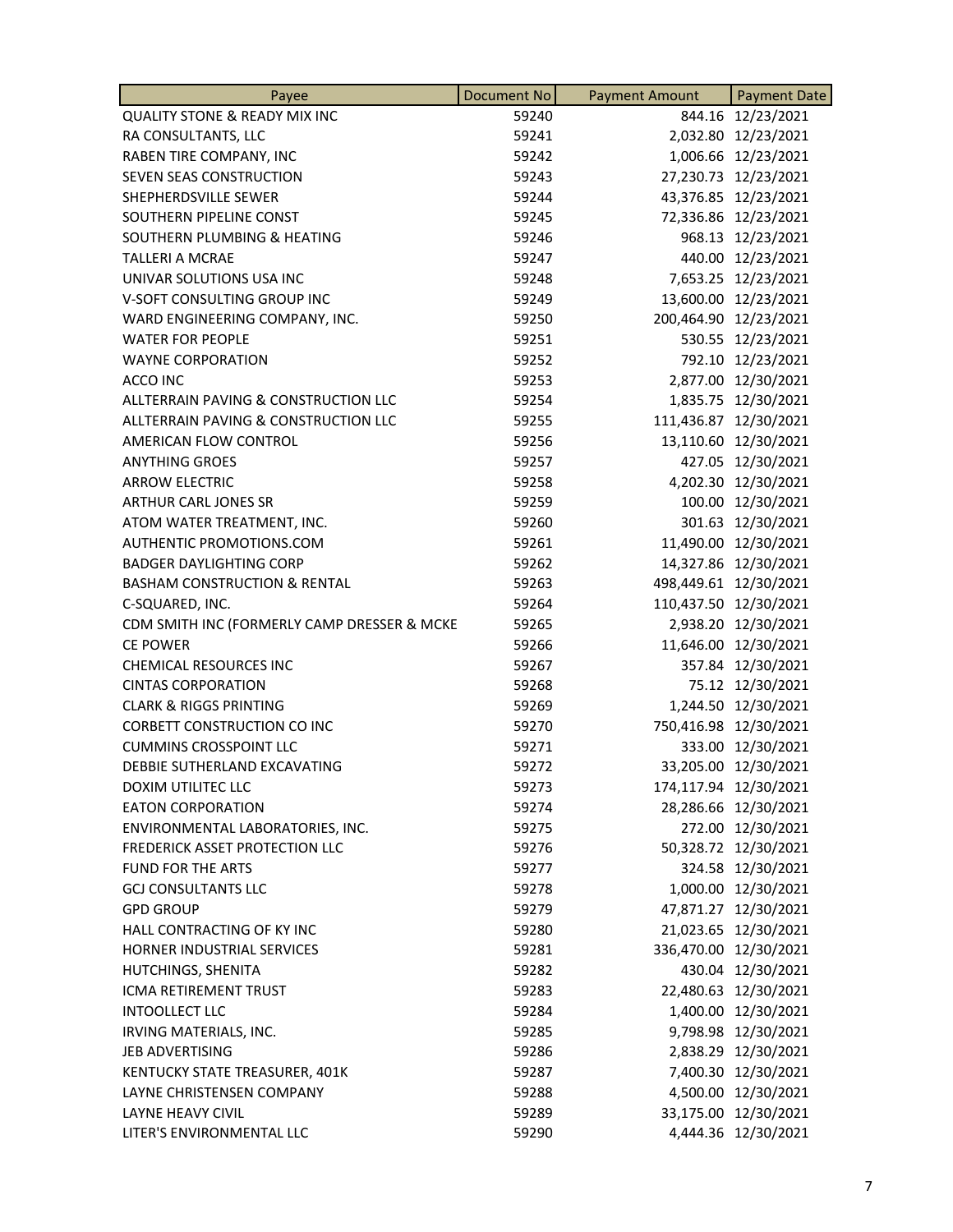| Payee                                    | <b>Document No</b> | <b>Payment Amount</b> | <b>Payment Date</b>   |
|------------------------------------------|--------------------|-----------------------|-----------------------|
| LOCAL 1683 AFS - CME                     | 59291              |                       | 2,242.25 12/30/2021   |
| LOUISVILLE WATER FOUNDATION INC          | 59292              |                       | 487.86 12/30/2021     |
| LYNN IMAGING                             | 59293              |                       | 4,010.40 12/30/2021   |
| MAC CONSTRUCTION & EXCAVATING            | 59294              |                       | 628,490.89 12/30/2021 |
| MCGREGOR & ASSOCIATES INC                | 59295              |                       | 4,841.23 12/30/2021   |
| <b>METRO UNITED WAY</b>                  | 59296              |                       | 551.13 12/30/2021     |
| METROPOLITAN SEWER DISTR                 | 59297              |                       | 26,010.80 12/30/2021  |
| METROPOLITAN SEWER DISTR                 | 59298              |                       | 152,705.51 12/30/2021 |
| MONDAY.COM                               | 59299              |                       | 13,680.00 12/30/2021  |
| NATIONAL PEOPLE COMMITTEE                | 59300              |                       | 52.01 12/30/2021      |
| NATIONAL WORKWEAR                        | 59301              |                       | 14,907.92 12/30/2021  |
| NEWTON EXCAVATION LLC                    | 59302              |                       | 38,801.01 12/30/2021  |
| OFF DUTY POLICE SERVICES, INC.           | 59303              |                       | 7,643.72 12/30/2021   |
| PURE TECHNOLOGIES US INC                 | 59304              |                       | 106,550.60 12/30/2021 |
| <b>QUALITY STONE &amp; READY MIX INC</b> | 59305              |                       | 1,564.34 12/30/2021   |
| RA CONSULTANTS, LLC                      | 59306              |                       | 4,152.72 12/30/2021   |
| RABEN TIRE COMPANY, INC                  | 59307              |                       | 285.08 12/30/2021     |
| <b>RDP TECHNOLOGIES</b>                  | 59308              |                       | 5,000.00 12/30/2021   |
| <b>REID BROTHERS</b>                     | 59309              |                       | 1,342.76 12/30/2021   |
| SHEPHERDSVILLE SEWER                     | 59310              |                       | 54,927.87 12/30/2021  |
| SOUTHERN PLUMBING & HEATING              | 59311              |                       | 888.44 12/30/2021     |
| <b>SUBURBAN TOWNG &amp; RECOVERY</b>     | 59312              |                       | 1,132.50 12/30/2021   |
| <b>THINK NEW</b>                         | 59313              |                       | 10,230.00 12/30/2021  |
| TOTAL TOOL SUPPLY INC                    | 59314              |                       | 47.04 12/30/2021      |
| <b>WATER FOR PEOPLE</b>                  | 59315              |                       | 517.75 12/30/2021     |
| <b>WOLTER</b>                            | 59316              |                       | 770.00 12/30/2021     |
| ADVANTAGE SURVEILLANCE LLC               | 379562             |                       | 1,530.00 12/2/2021    |
| AREA WIDE PROTECTIVE                     | 379563             |                       | 9,758.00 12/2/2021    |
| <b>ASSETWORKS LLC</b>                    | 379564             |                       | 7,418.92 12/2/2021    |
| AT&T                                     | 379565             |                       | 4,884.00 12/2/2021    |
| AT&T                                     | 379566             |                       | 3,155.63 12/2/2021    |
| Baldridge, Darla J                       | 379567             |                       | 349.12 12/2/2021      |
| <b>BILL'S AUTO SPRING SERVICE</b>        | 379568             |                       | 1,436.00 12/2/2021    |
| Bland, Debbie L                          | 379569             |                       | 24.45 12/2/2021       |
| Brown, Dana K                            | 379570             |                       | 307.20 12/2/2021      |
| <b>BULLITT COUNTY SHERIFF</b>            | 379571             |                       | 46,160.00 12/2/2021   |
| CARDINAL CARRYOR INC                     | 379572             |                       | 244.53 12/2/2021      |
| CHILD SUPPORT DIVISION                   | 379573             |                       | 1,128.99 12/2/2021    |
| <b>CLASSIC PROTECTIVE COATINGS INC</b>   | 379574             |                       | 39,450.90 12/2/2021   |
| Clontz, Ryan                             | 379575             |                       | 33.30 12/2/2021       |
| COLONIAL OIL INDUSTRIES INC              | 379576             |                       | 32,007.13 12/2/2021   |
| Day, Norman                              | 379577             |                       | 9.85 12/2/2021        |
| Dever, Jeanette                          | 379578             |                       | 190.07 12/2/2021      |
| Durrett, Charity                         | 379579             |                       | 54.69 12/2/2021       |
| Elkins, Dara                             | 379580             |                       | 148.24 12/2/2021      |
| Ernspiker JR, Andrew                     | 379581             |                       | 96.40 12/2/2021       |
| Franke, Paul P                           | 379582             |                       | 55.52 12/2/2021       |
| Gallagher, Jack E                        | 379583             |                       | 31.32 12/2/2021       |
| <b>Gary Paul Clemens LLC</b>             | 379584             |                       | 53.09 12/2/2021       |
| <b>GLR INC</b>                           | 379585             |                       | 2,783.50 12/2/2021    |
| <b>GRW ENGINEERS INC</b>                 | 379586             |                       | 33,570.00 12/2/2021   |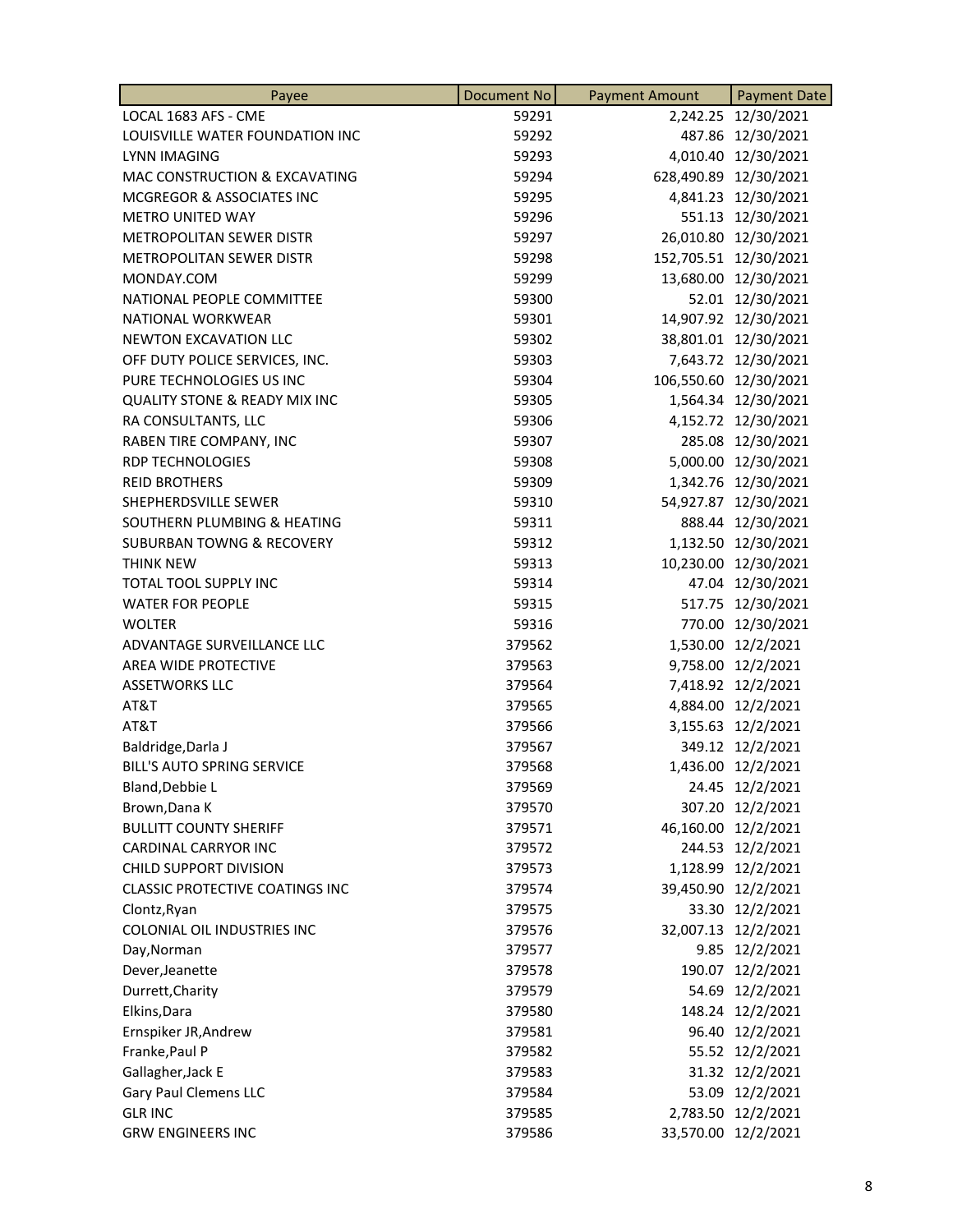| Payee                                | <b>Document No</b> | <b>Payment Amount</b> | <b>Payment Date</b> |
|--------------------------------------|--------------------|-----------------------|---------------------|
| <b>HACH COMPANY</b>                  | 379587             |                       | 636.50 12/2/2021    |
| HALL CONTRACTING OF KY INC           | 379588             |                       | 5,895.02 12/2/2021  |
| Hansford, Ronald                     | 379589             |                       | 203.29 12/2/2021    |
| Higdon, Jacob                        | 379590             |                       | 185.79 12/2/2021    |
| <b>HIGHNOTE</b>                      | 379591             |                       | 985.00 12/2/2021    |
| Houseitlou LLC                       | 379592             |                       | 58.95 12/2/2021     |
| Hy Jack Co                           | 379593             | 17.19                 | 12/2/2021           |
| INDIANA STATE CENTAL COLLECTION UNIT | 379594             |                       | 111.00 12/2/2021    |
| Jacobi, Tim J                        | 379595             |                       | 36.44 12/2/2021     |
| JDP REAL ESTATE HOLDINGS LLC         | 379596             |                       | 961.74 12/2/2021    |
| Jochim, Brian                        | 379597             |                       | 133.45 12/2/2021    |
| <b>JOHN CRUM</b>                     | 379598             |                       | 1,500.00 12/2/2021  |
| Johnson, Carla J                     | 379599             |                       | 74.90 12/2/2021     |
| Kareel, Raed                         | 379600             |                       | 1,188.64 12/2/2021  |
| <b>KNOEBEL CONSTRUCTION</b>          | 379601             |                       | 14,477.91 12/2/2021 |
| Lake Forest Community Assn           | 379602             |                       | 726.26 12/2/2021    |
| Lambert-Alonso, Yuliet               | 379603             |                       | 13.27 12/2/2021     |
| Leisure, Lisa                        | 379604             |                       | 24.22 12/2/2021     |
| LOU & JEFF CO REVENUE COM            | 379605             |                       | 52,419.29 12/2/2021 |
| Mendoza, Felipe J                    | 379606             |                       | 20.17 12/2/2021     |
| <b>Messer Construction Group</b>     | 379607             |                       | 4,036.89 12/2/2021  |
| <b>METROPOLITAN SEWER DISTR</b>      | 379608             |                       | 19,817.36 12/2/2021 |
| <b>MICHAEL D UNTHANK</b>             | 379609             |                       | 1,000.00 12/2/2021  |
| Morgan, Joshua R                     | 379610             |                       | 78.64 12/2/2021     |
| <b>MPI PRINTING</b>                  | 379611             |                       | 412.95 12/2/2021    |
| <b>MULTIVISTA</b>                    | 379612             |                       | 415.00 12/2/2021    |
| Nall, Zachary T                      | 379613             |                       | 81.84 12/2/2021     |
| <b>NAPA AUTO PARTS</b>               | 379614             |                       | 875.72 12/2/2021    |
| Nguyen, Tony                         | 379615             |                       | 7.03 12/2/2021      |
| Pate, Tina C                         | 379616             |                       | 17.20 12/2/2021     |
| Redmon Investment Group              | 379617             |                       | 35.64 12/2/2021     |
| <b>ROGER WHITEHEAD</b>               | 379618             |                       | 1,000.00 12/2/2021  |
| Russell Cellular                     | 379619             |                       | 59.51 12/2/2021     |
| Salih, Abdullah                      | 379620             |                       | 84.83 12/2/2021     |
| <b>SB Home Renovations</b>           | 379621             |                       | 75.31 12/2/2021     |
| Smock, Robert H                      | 379622             |                       | 46.85 12/2/2021     |
| Spalding, Denise E                   | 379623             |                       | 1,995.29 12/2/2021  |
| Steitz, Daryl G                      | 379624             |                       | 12.17 12/2/2021     |
| Subba, Suk M                         | 379625             | 528.65                | 12/2/2021           |
| <b>TED SMITH</b>                     | 379626             |                       | 1,500.00 12/2/2021  |
| TREDROC TIRE SERVICES LLC            | 379627             |                       | 1,650.51 12/2/2021  |
| Tutt, Nakeyshia M                    | 379628             |                       | 156.09 12/2/2021    |
| UNITED HOME INSURANCE                | 379629             |                       | 7,180.34 12/2/2021  |
| US GEOLOGICAL SURVEY                 | 379630             |                       | 12,285.00 12/2/2021 |
| <b>WATERISAC</b>                     | 379631             | 3,300.00              | 12/2/2021           |
| Weber, Raymond                       | 379632             |                       | 99.02 12/2/2021     |
| Westerdhal, Shayla S                 | 379633             | 7.78                  | 12/2/2021           |
| Whitehouse, David W                  | 379634             |                       | 0.54 12/2/2021      |
| Wilson, Micah                        | 379635             | 65.86                 | 12/2/2021           |
| WM. W. LAWRENCE, TRUSTEE             | 379636             | 505.00                | 12/2/2021           |
| Woods, Tony                          | 379637             |                       | 84.45 12/2/2021     |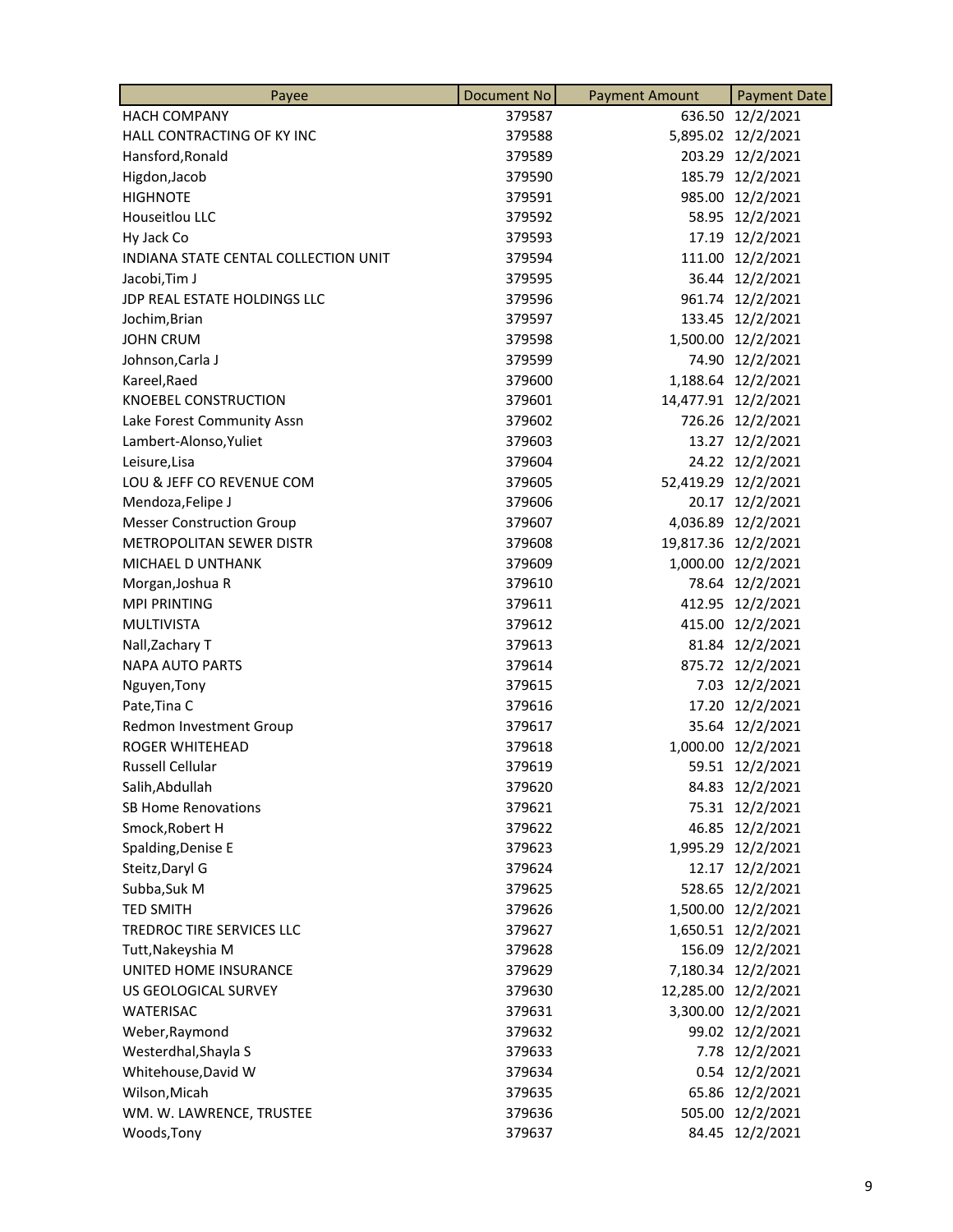| Payee                                 | <b>Document No</b> | <b>Payment Amount</b> | <b>Payment Date</b> |
|---------------------------------------|--------------------|-----------------------|---------------------|
| <b>STITES &amp; HARBISON</b>          | 379638             | 1,500.00              | 12/6/2021           |
| <b>4IMPRINT INC</b>                   | 379639             |                       | 1,851.78 12/9/2021  |
| ACS AIR COMPRESSOR SERVICE            | 379640             |                       | 1,725.00 12/9/2021  |
| Ahmed, Aisha A                        | 379641             |                       | 12.45 12/9/2021     |
| Air Commerce IV                       | 379642             | 3,345.84              | 12/9/2021           |
| <b>ASHLEY WILLIS</b>                  | 379643             | 1,331.60              | 12/9/2021           |
| B L ANDERSON CO., INC.                | 379644             | 2,186.00              | 12/9/2021           |
| Beck Jr, Richard M                    | 379645             |                       | 35.78 12/9/2021     |
| <b>BINGHAM &amp; TAYLOR</b>           | 379646             |                       | 23,557.60 12/9/2021 |
| Bischof, Deserae A.                   | 379647             |                       | 66.58 12/9/2021     |
| Brar, Ranjit                          | 379648             | 10.39                 | 12/9/2021           |
| <b>Broadway Management Group</b>      | 379649             | 109.69                | 12/9/2021           |
| <b>BUILDING INDUSTRY ASSOC OF</b>     | 379650             | 125.00                | 12/9/2021           |
| <b>C2 STRATEGIC COMMUNICATIONS</b>    | 379651             |                       | 8,499.26 12/9/2021  |
| Cap Venture Group                     | 379652             |                       | 19.53 12/9/2021     |
| CED INC/E & H ELECTRIC SUPPLY         | 379653             |                       | 2,125.68 12/9/2021  |
| Champion Colony LLC                   | 379654             | 1,236.56              | 12/9/2021           |
| Chavezsic, Manuel                     | 379655             | 53.00                 | 12/9/2021           |
| CHILD SUPPORT DIVISION                | 379656             |                       | 1,067.37 12/9/2021  |
| <b>CONCENTRA MEDICAL CENTERS</b>      | 379657             |                       | 325.50 12/9/2021    |
| Cundiff, Thelma J                     | 379658             |                       | 172.00 12/9/2021    |
| <b>DARRELL KENNEDY</b>                | 379659             | 1,662.00              | 12/9/2021           |
| Dennison, Kobe W                      | 379660             | 269.64                | 12/9/2021           |
| Derby City XB Frenchies LLC           | 379661             | 70.79                 | 12/9/2021           |
| DOMINICK&MISSY DIDONATO               | 379662             |                       | 20.27 12/9/2021     |
| Doss and Horky Inc.                   | 379663             |                       | 847.09 12/9/2021    |
| <b>ERNST CONCRETE KENTUCKY LLC</b>    | 379664             |                       | 8,580.00 12/9/2021  |
| Final, Brett                          | 379665             | 444.29                | 12/9/2021           |
| <b>GABBART, JASON D</b>               | 379666             | 53.75                 | 12/9/2021           |
| Gray, Jeanette M                      | 379667             |                       | 222.56 12/9/2021    |
| <b>HACH COMPANY</b>                   | 379668             |                       | 7,782.41 12/9/2021  |
| Heston, Sidney                        | 379669             |                       | 62.18 12/9/2021     |
| Hines, Amani L                        | 379670             |                       | 72.35 12/9/2021     |
| INDIANA STATE CENTAL COLLECTION UNIT  | 379671             | 111.00                | 12/9/2021           |
| Jain, Subin                           | 379672             |                       | 9.09 12/9/2021      |
| Jarzynka, Barbara J                   | 379673             |                       | 11.55 12/9/2021     |
| Jennings, Carl J                      | 379674             |                       | 111.12 12/9/2021    |
| Jessica England                       | 379675             |                       | 500.00 12/9/2021    |
| Joshaghani, Mohammad                  | 379676             | 278.76                | 12/9/2021           |
| Kazungu, Joseph                       | 379677             | 45.93                 | 12/9/2021           |
| Kelly, Paula J                        | 379678             |                       | 65.41 12/9/2021     |
| KENDALL MARKETING SOLUTIONS GROUP LLC | 379679             |                       | 894.85 12/9/2021    |
| KENTUCKIANA WINDOW CLEANING CO        | 379680             |                       | 13,000.00 12/9/2021 |
| <b>LEAP</b>                           | 379681             | 2,950.00              | 12/9/2021           |
| <b>LOOMIS</b>                         | 379682             | 1,005.67              | 12/9/2021           |
| Louisville Fortune Builders VII       | 379683             | 120.96                | 12/9/2021           |
| Louisville Portfolio 1 LLC            | 379684             |                       | 471.68 12/9/2021    |
| Lucas, Priscilla                      | 379685             |                       | 47.10 12/9/2021     |
| Marret, Liza                          | 379686             |                       | 180.14 12/9/2021    |
| Meek, Briana                          | 379687             | 41.00                 | 12/9/2021           |
| Melo, Adilson                         | 379688             |                       | 58.70 12/9/2021     |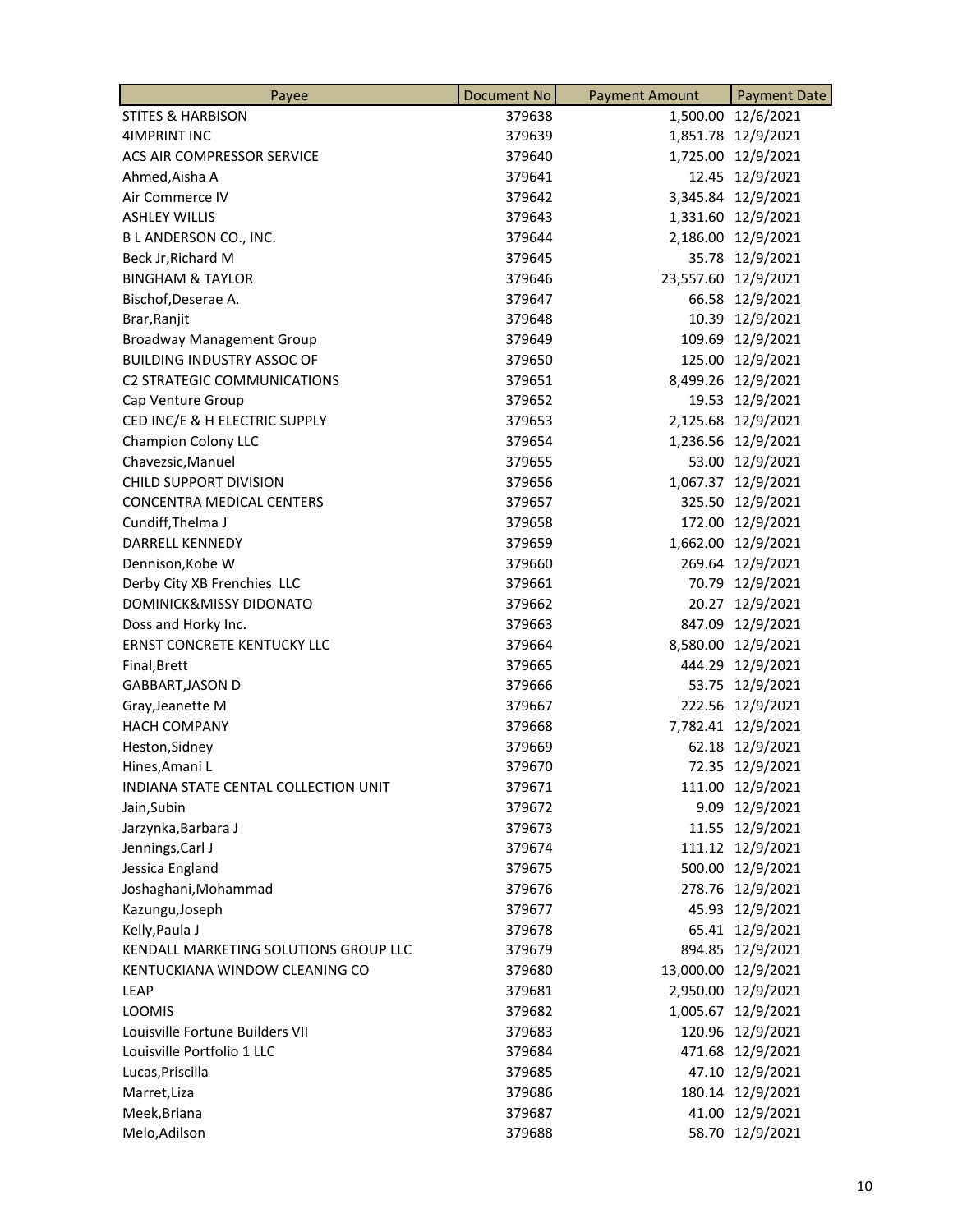| Payee                                 | <b>Document No</b> | <b>Payment Amount</b> | <b>Payment Date</b>  |
|---------------------------------------|--------------------|-----------------------|----------------------|
| Milburn, Stacey                       | 379689             | 79.84                 | 12/9/2021            |
| <b>Mirage Properties</b>              | 379690             |                       | 124.55 12/9/2021     |
| Mohammed, Naibu                       | 379691             |                       | 34.40 12/9/2021      |
| Mory, Natalie E                       | 379692             |                       | 37.57 12/9/2021      |
| <b>MPI PRINTING</b>                   | 379693             |                       | 792.52 12/9/2021     |
| NATIONAL JANITORIAL                   | 379694             |                       | 6,984.60 12/9/2021   |
| Neale, Elizabeth L                    | 379695             | 35.10                 | 12/9/2021            |
| NUGENT SAND CO                        | 379696             |                       | 1,077.43 12/9/2021   |
| Nunez, Jose M                         | 379697             |                       | 221.27 12/9/2021     |
| Petersen, Hope                        | 379698             |                       | 40.92 12/9/2021      |
| Renfro, John                          | 379699             |                       | 245.43 12/9/2021     |
| Romero, Luis                          | 379700             |                       | 16.05 12/9/2021      |
| S & F INVESTMENTS, LLC                | 379701             |                       | 10,900.00 12/9/2021  |
| SAF-TI-CO                             | 379702             |                       | 1,020.50 12/9/2021   |
| Sanchez, Jose                         | 379703             |                       | 978.64 12/9/2021     |
| SANG TREE SERVICE LLC                 | 379704             |                       | 475.00 12/9/2021     |
| Schwartz, Ben C                       | 379705             |                       | 43.55 12/9/2021      |
| Snow, Karen                           | 379706             | 40.17                 | 12/9/2021            |
| Solsberry, Glendon M                  | 379707             |                       | 38.82 12/9/2021      |
| SOUTHERN SALES CO., INC.              | 379708             |                       | 600.81 12/9/2021     |
| Stewart, Amber                        | 379709             |                       | 67.64 12/9/2021      |
| <b>STORMY REALTY</b>                  | 379710             |                       | 124.34 12/9/2021     |
| <b>SWAG'S SPORT SHOES</b>             | 379711             |                       | 90.10 12/9/2021      |
| <b>TERRY MEEKS</b>                    | 379712             |                       | 832.50 12/9/2021     |
| <b>VERIZON CONNECT NWF INC</b>        | 379713             |                       | 5,587.13 12/9/2021   |
| VIKING SUPPLY, CO.                    | 379714             |                       | 21,055.90 12/9/2021  |
| Windgate Meadows Hm Owner Assc        | 379715             |                       | 190.34 12/9/2021     |
| WM. W. LAWRENCE, TRUSTEE              | 379716             |                       | 505.00 12/9/2021     |
| Yates, Adam R                         | 379717             |                       | 13.42 12/9/2021      |
| ZORO                                  | 379718             |                       | 179.96 12/9/2021     |
| ADVANTAGE SURVEILLANCE LLC            | 379719             |                       | 1,530.00 12/16/2021  |
| Alves Dasilva, Viviane                | 379720             |                       | 44.44 12/16/2021     |
| AREA WIDE PROTECTIVE                  | 379721             |                       | 3,708.50 12/16/2021  |
| <b>Aronov Holding LLC</b>             | 379722             |                       | 67.88 12/16/2021     |
| ARTHUR J GALLAGHER RISK MGMT SVCS INC | 379723             |                       | 2,036.00 12/16/2021  |
| AT&T                                  | 379724             |                       | 20,091.00 12/16/2021 |
| <b>AT&amp;T MOBILITY</b>              | 379725             |                       | 11,996.29 12/16/2021 |
| <b>BANDY CARROLL HELLIGE</b>          | 379726             |                       | 4,123.75 12/16/2021  |
| <b>BC Realty LLC</b>                  | 379727             |                       | 89.95 12/16/2021     |
| Beittel, Barbara J                    | 379728             |                       | 46.91 12/16/2021     |
| <b>BEST BLIND AND SHADE</b>           | 379729             |                       | 5,677.42 12/16/2021  |
| <b>BMC Properties LLC</b>             | 379730             |                       | 35.10 12/16/2021     |
| BRAMER BROS LANDSCAPING INC           | 379731             |                       | 845.81 12/16/2021    |
| Brittney, Blain                       | 379732             |                       | 61.71 12/16/2021     |
| Brown, Martin J                       | 379733             |                       | 36.70 12/16/2021     |
| Chatasu, Rachata                      | 379734             |                       | 28.43 12/16/2021     |
| CHILD SUPPORT DIVISION                | 379735             |                       | 1,067.37 12/16/2021  |
| CHRISTINA & BENJAMIN BAERVELDT        | 379736             |                       | 1,127.63 12/16/2021  |
| Clover Learning Inc                   | 379737             |                       | 35.88 12/16/2021     |
| Coker, Donald F                       | 379738             |                       | 483.70 12/16/2021    |
| <b>CONCENTRA MEDICAL CENTERS</b>      | 379739             |                       | 702.50 12/16/2021    |
|                                       |                    |                       |                      |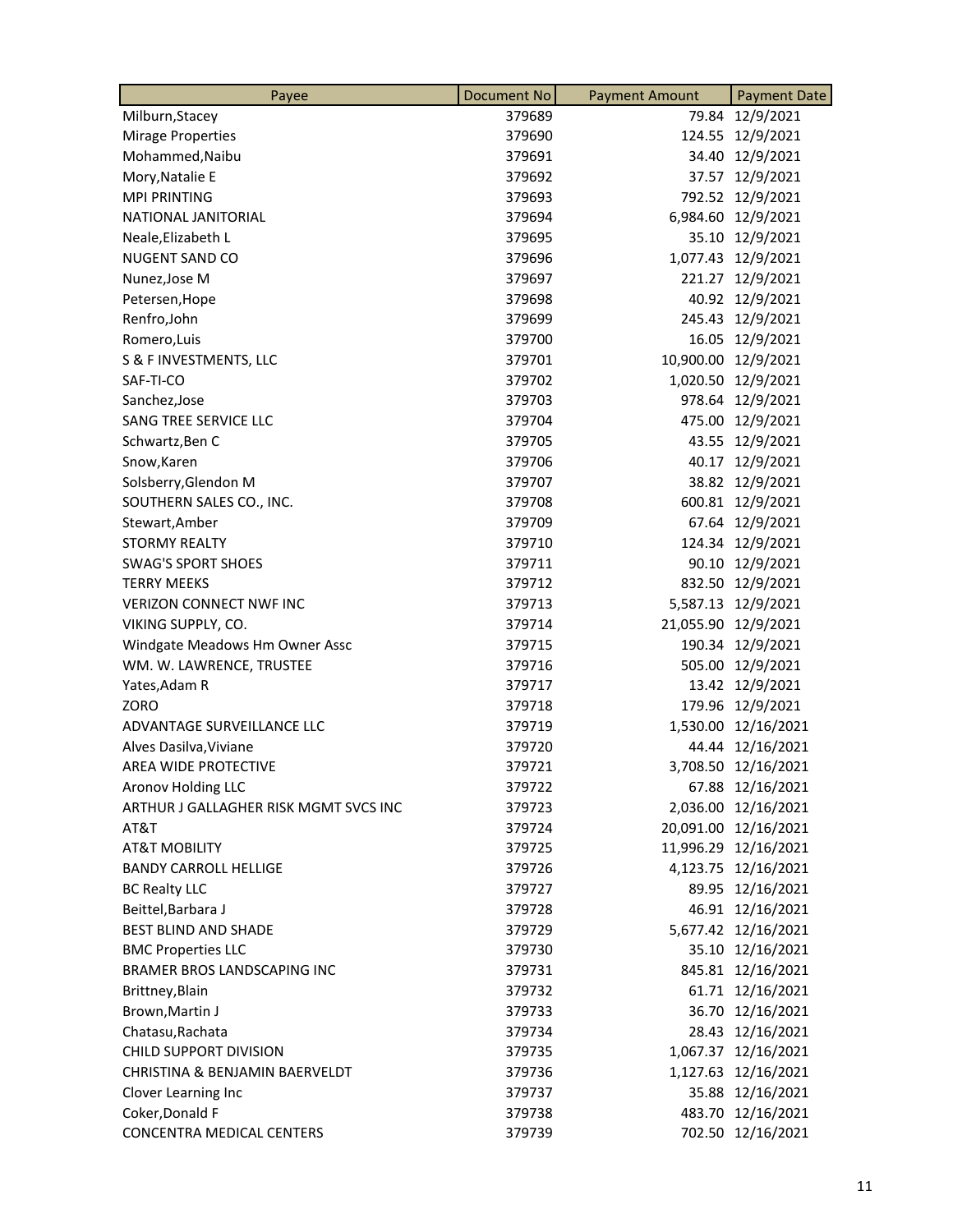| Payee                                | <b>Document No</b> | <b>Payment Amount</b> | <b>Payment Date</b>   |
|--------------------------------------|--------------------|-----------------------|-----------------------|
| D & K Holdings LLC                   | 379740             |                       | 183.73 12/16/2021     |
| <b>DAVID EHRESMAN</b>                | 379741             |                       | 1,500.00 12/16/2021   |
| DAVID S HASSON PHD                   | 379742             |                       | 2,537.50 12/16/2021   |
| <b>Deville Homes</b>                 | 379743             |                       | 2,075.00 12/16/2021   |
| Diaz, Lisandra N                     | 379744             |                       | 22.49 12/16/2021      |
| Edwards, Genliscia M                 | 379745             |                       | 10.00 12/16/2021      |
| <b>Elder Remodeling LLC</b>          | 379746             |                       | 114.23 12/16/2021     |
| Evensen, Chris P                     | 379747             |                       | 492.56 12/16/2021     |
| <b>EXCEL EXCAVATING INC</b>          | 379748             |                       | 210,642.77 12/16/2021 |
| Fathalizadeh, Kamal A                | 379749             |                       | 17.58 12/16/2021      |
| <b>FEDERAL EXPRESS CORP</b>          | 379750             |                       | 34.85 12/16/2021      |
| Flatt, Michael                       | 379751             |                       | 40.24 12/16/2021      |
| <b>GRAVITAS INVESTIGATIONS</b>       | 379752             |                       | 2,036.50 12/16/2021   |
| Green, Rachel E                      | 379753             |                       | 55.52 12/16/2021      |
| Griffin, William H                   | 379754             |                       | 19.19 12/16/2021      |
| Hopkins, Karla                       | 379755             |                       | 393.94 12/16/2021     |
| INDIANA STATE CENTAL COLLECTION UNIT | 379756             |                       | 111.00 12/16/2021     |
| Industrial Fiberglass                | 379757             |                       | 329.51 12/16/2021     |
| <b>JULIE KAELIN</b>                  | 379758             |                       | 365.00 12/16/2021     |
| K A B Properties LLC                 | 379759             |                       | 10.16 12/16/2021      |
| <b>Kenneth Thacker</b>               | 379760             |                       | 332.64 12/16/2021     |
| KENTUCKY DERBY FESTIVAL, INC         | 379761             |                       | 1,000.00 12/16/2021   |
| Keown, Wayne                         | 379762             |                       | 19.43 12/16/2021      |
| <b>KLAUSING GROUP INC</b>            | 379763             |                       | 8,950.00 12/16/2021   |
| Kothari, Jagdish N                   | 379764             |                       | 288.47 12/16/2021     |
| Lanham, Laura L                      | 379765             |                       | 56.57 12/16/2021      |
| Lee Jr., Vernon                      | 379766             |                       | 26.07 12/16/2021      |
| <b>LEO WEEKLY</b>                    | 379767             |                       | 759.00 12/16/2021     |
| Lobdell, Hannan                      | 379768             |                       | 102.61 12/16/2021     |
| LOUISVILLE PAVING CO                 | 379769             |                       | 32,274.00 12/16/2021  |
| Lucas, Gloria                        | 379770             | 98.63                 | 12/16/2021            |
| <b>MARK CROWNER PRODUCTIONS</b>      | 379771             |                       | 1,600.00 12/16/2021   |
| <b>Messer Construction</b>           | 379772             |                       | 19.25 12/16/2021      |
| MINCO, INC                           | 379773             |                       | 1,625.00 12/16/2021   |
| MINTENT SOFTWARE CORP                | 379774             |                       | 1,530.00 12/16/2021   |
| Moyes, Kiley S                       | 379775             | 32.73                 | 12/16/2021            |
| Mueller, Jacob R                     | 379776             |                       | 122.96 12/16/2021     |
| Nash, Kendell                        | 379777             |                       | 26.38 12/16/2021      |
| <b>NIMLOK KENTUCKY</b>               | 379778             |                       | 6,193.00 12/16/2021   |
| NUGENT SAND CO                       | 379779             |                       | 1,345.19 12/16/2021   |
| Oliver, Micheal                      | 379780             |                       | 19.92 12/16/2021      |
| OSBORNE COINAGE CO                   | 379781             |                       | 1,853.10 12/16/2021   |
| Owen, Charles                        | 379782             |                       | 387.52 12/16/2021     |
| PHILLIP BOOTH CREATIVE LLC           | 379783             |                       | 712.50 12/16/2021     |
| Reed, Margaret B                     | 379784             |                       | 36.74 12/16/2021      |
| <b>RENDER LABS INC</b>               | 379785             |                       | 15,000.00 12/16/2021  |
| Rigney, Frank                        | 379786             |                       | 147.61 12/16/2021     |
| Robinson, Jenna                      | 379787             | 591.48                | 12/16/2021            |
| Sellinger, Mitchell                  | 379788             |                       | 44.06 12/16/2021      |
| Shulthise, Darryl                    | 379789             |                       | 26.34 12/16/2021      |
| Stamper, Terry                       | 379790             |                       | 33.51 12/16/2021      |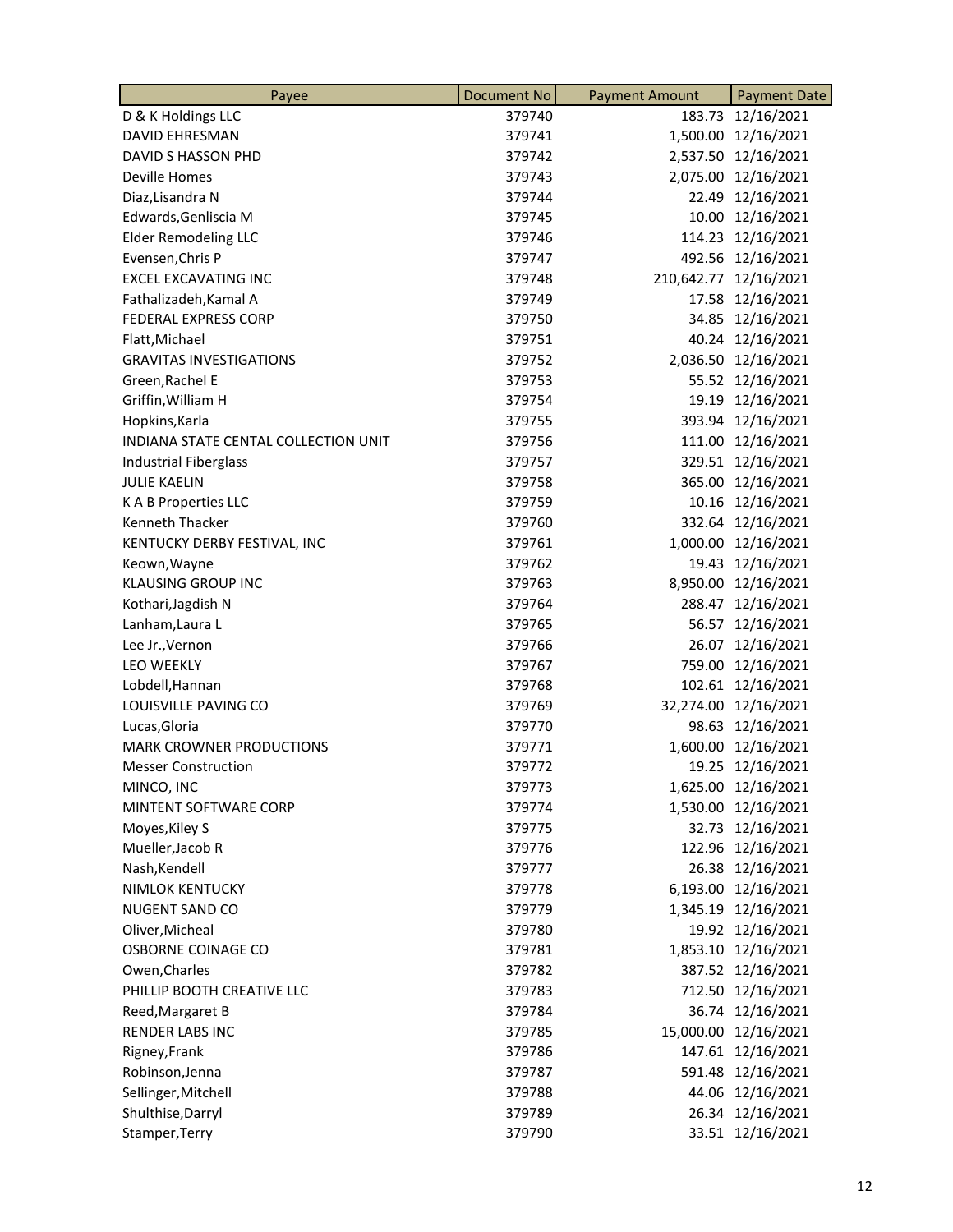| Payee                                | Document No | <b>Payment Amount</b> | <b>Payment Date</b>   |
|--------------------------------------|-------------|-----------------------|-----------------------|
| THOMPSON PIPE GROUP - PRESSURE       | 379791      |                       | 12,064.00 12/16/2021  |
| THYCOTIC SOFTWARE LTD                | 379792      |                       | 3,261.25 12/16/2021   |
| TIME WARNER CABLE                    | 379793      |                       | 283.16 12/16/2021     |
| <b>TODD CHILDERS</b>                 | 379794      |                       | 440.47 12/16/2021     |
| TONY'S BRAKE & ALIGNMENT             | 379795      |                       | 426.75 12/16/2021     |
| TREDROC TIRE SERVICES LLC            | 379796      |                       | 323.91 12/16/2021     |
| Turnbill, Jennifer N                 | 379797      |                       | 331.22 12/16/2021     |
| UNIFIRST CORPORATION                 | 379798      |                       | 683.02 12/16/2021     |
| <b>VERIZON WIRELESS</b>              | 379799      |                       | 25,614.90 12/16/2021  |
| Villas at Glenmary Village HOA       | 379800      |                       | 175.53 12/16/2021     |
| WATER SOLUTIONS UNLIMITED INC        | 379801      |                       | 5,550.00 12/16/2021   |
| WM. W. LAWRENCE, TRUSTEE             | 379802      | 505.00                | 12/16/2021            |
| Wright, Cynthia M                    | 379803      |                       | 59.58 12/16/2021      |
| Yourkeys LLC                         | 379804      |                       | 64.63 12/16/2021      |
| Aguilera Leyva, Carlos Rafael        | 379805      |                       | 27.16 12/23/2021      |
| B3 LLC                               | 379806      |                       | 70.85 12/23/2021      |
| <b>Blake Real Estate Holding LLC</b> | 379807      | 49.87                 | 12/23/2021            |
| <b>Bray Property Management LLC</b>  | 379808      | 17.96                 | 12/23/2021            |
| CED INC/E & H ELECTRIC SUPPLY        | 379809      |                       | 268,771.56 12/23/2021 |
| <b>CHILD SUPPORT DIVISION</b>        | 379810      |                       | 1,128.99 12/23/2021   |
| <b>CITY OF SHEPHERDSVILLE</b>        | 379811      |                       | 611.63 12/23/2021     |
| Coates, Carol T                      | 379812      |                       | 5.54 12/23/2021       |
| COLONIAL OIL INDUSTRIES INC          | 379813      |                       | 18,730.03 12/23/2021  |
| Corum, Janice Nuss                   | 379814      |                       | 131.13 12/23/2021     |
| Dale, Chandler                       | 379815      |                       | 7.65 12/23/2021       |
| <b>DAVE HARLAN</b>                   | 379816      |                       | 1,432.50 12/23/2021   |
| DAVID F NEUMANN                      | 379817      |                       | 6,000.00 12/23/2021   |
| Davis, Kimberly T                    | 379818      | 181.67                | 12/23/2021            |
| Eightyone LLC                        | 379819      | 69.36                 | 12/23/2021            |
| Eskridge, Peggy                      | 379820      |                       | 15.23 12/23/2021      |
| <b>EXCEL EXCAVATING INC</b>          | 379821      |                       | 9,310.00 12/23/2021   |
| Flaherty, Sherry R                   | 379822      |                       | 53.99 12/23/2021      |
| Fletcher, Dora                       | 379823      |                       | 29.42 12/23/2021      |
| Gibson, Michael R                    | 379824      |                       | 82.45 12/23/2021      |
| Groce, Simon                         | 379825      |                       | 875.85 12/23/2021     |
| <b>HACH COMPANY</b>                  | 379826      |                       | 854.04 12/23/2021     |
| Hagan, Haley                         | 379827      |                       | 49.47 12/23/2021      |
| Hammond, Robin M                     | 379828      |                       | 64.38 12/23/2021      |
| Handley, Andre                       | 379829      | 57.27                 | 12/23/2021            |
| Harris, Kelly S                      | 379830      | 53.55                 | 12/23/2021            |
| Hennessy, Kelsey                     | 379831      |                       | 41.19 12/23/2021      |
| Holt, Roger A                        | 379832      |                       | 7.08 12/23/2021       |
| Hy Jack Co                           | 379833      |                       | 127.70 12/23/2021     |
| INDIANA STATE CENTAL COLLECTION UNIT | 379834      |                       | 111.00 12/23/2021     |
| <b>JASON QUINN</b>                   | 379835      | 1,500.00              | 12/23/2021            |
| <b>KENTUCKY STATE TREASURER</b>      | 379836      | 150.00                | 12/23/2021            |
| Lane, Jimmy P                        | 379837      |                       | 65.58 12/23/2021      |
| Lee, Elizabeth M                     | 379838      |                       | 74.73 12/23/2021      |
| LEVEL 3 COMMUNICATIONS LLC           | 379839      |                       | 4,475.38 12/23/2021   |
| <b>Madrid Building</b>               | 379840      |                       | 128.92 12/23/2021     |
| Miles Stones Property Management LLC | 379841      |                       | 76.74 12/23/2021      |
|                                      |             |                       |                       |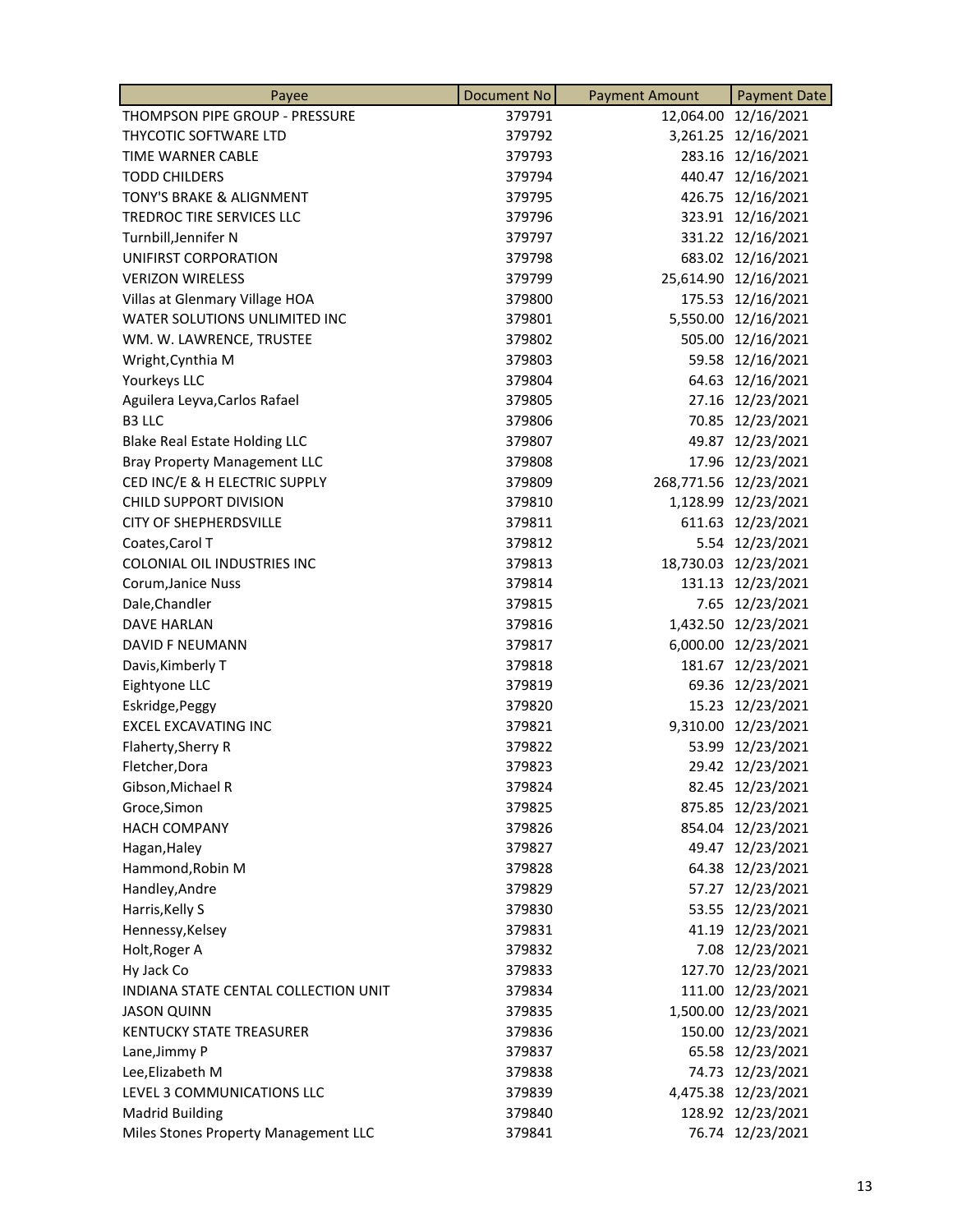| Miller, Haley<br>379842                         |          |                      |
|-------------------------------------------------|----------|----------------------|
|                                                 |          | 6.31 12/23/2021      |
| 379843<br>MONTANEZ, TERESA                      |          | 32.83 12/23/2021     |
| MOTION INDUSTRIES, INC.<br>379844               |          | 2,073.37 12/23/2021  |
| <b>MPI PRINTING</b><br>379845                   |          | 487.16 12/23/2021    |
| <b>NAPA AUTO PARTS</b><br>379846                |          | 33,430.96 12/23/2021 |
| Newton, Taylor D<br>379847                      |          | 39.78 12/23/2021     |
| NUGENT SAND CO<br>379848                        |          | 5,472.13 12/23/2021  |
| Osborne, Marcella R<br>379849                   |          | 63.55 12/23/2021     |
| PERFECTION BLDRS<br>379850                      |          | 1,447.98 12/23/2021  |
| PETRO TOWERY<br>379851                          |          | 390.95 12/23/2021    |
| Pratt, Ralph M<br>379852                        |          | 304.19 12/23/2021    |
| Richards, Turley C<br>379853                    |          | 272.41 12/23/2021    |
| Rihoc LLC<br>379854                             |          | 116.94 12/23/2021    |
| RITA & CHARLES YATES<br>379855                  |          | 925.00 12/23/2021    |
| 379856<br>Rivero, Marcos                        |          | 59.95 12/23/2021     |
| SAF-TI-CO<br>379857                             |          | 3,005.00 12/23/2021  |
| <b>SCF, RC Funding I LLC</b><br>379858          |          | 537.90 12/23/2021    |
| SHELBY ENERGY COOPERATIVE INC<br>379859         |          | 82.40 12/23/2021     |
| 379860<br>SOSA, MEYLIN                          |          | 115.94 12/23/2021    |
| St. Clair, Cameron<br>379861                    |          | 94.31 12/23/2021     |
| Stafford, Estate of Norma<br>379862             |          | 36.44 12/23/2021     |
| <b>TAYLOR BLVD REALTY LLC</b><br>379863         |          | 413.08 12/23/2021    |
| THE KNOT WORLDWIDE INC<br>379864                |          | 6,500.00 12/23/2021  |
| TREDROC TIRE SERVICES LLC<br>379865             |          | 1,963.18 12/23/2021  |
| TYLER BEAVIN<br>379866                          |          | 1,232.50 12/23/2021  |
| <b>VERIZON WIRELESS MESSAGING</b><br>379867     |          | 150.19 12/23/2021    |
| Vickers, Michelle L<br>379868                   |          | 52.00 12/23/2021     |
| Virtue Properties LLC<br>379869                 |          | 115.20 12/23/2021    |
| 379870<br>Walter, Henry J                       |          | 117.21 12/23/2021    |
| 379871<br>Walters, James                        |          | 87.75 12/23/2021     |
| WM. W. LAWRENCE, TRUSTEE<br>379872              |          | 505.00 12/23/2021    |
| YMCA OF GREATER LOUISVILLE<br>379873            |          | 673.79 12/23/2021    |
| <b>6AM CITY INC</b><br>379874                   |          | 5,000.00 12/30/2021  |
| <b>ABCO SAFETY</b><br>379875                    |          | 8,017.75 12/30/2021  |
| Adair, Aliyah<br>379876                         |          | 21.39 12/30/2021     |
| ADVANTAGE SURVEILLANCE LLC<br>379877            |          | 2,295.00 12/30/2021  |
| AMK Property Mgmt, LLC<br>379878                |          | 9.21 12/30/2021      |
| Angela Homes Limited<br>379879                  |          | 164.00 12/30/2021    |
| AREA WIDE PROTECTIVE<br>379880                  |          | 14,182.63 12/30/2021 |
| <b>BANDY CARROLL HELLIGE</b><br>379881          |          | 5,581.25 12/30/2021  |
| Bell JR, William M<br>379882                    |          | 208.99 12/30/2021    |
| Berry, Ella<br>379883                           |          | 39.90 12/30/2021     |
| <b>Bullitt County Sanitation Dist</b><br>379884 |          | 69.17 12/30/2021     |
| CAUDILL SEED CO INC<br>379885                   |          | 327.81 12/30/2021    |
| CHILD SUPPORT DIVISION<br>379886                | 1,128.99 | 12/30/2021           |
| Colborn, Jeannie<br>379887                      |          | 337.50 12/30/2021    |
| <b>CONCENTRA MEDICAL CENTERS</b><br>379888      |          | 181.00 12/30/2021    |
| Davis, Collin<br>379889                         |          | 76.14 12/30/2021     |
| Davis, Eric<br>379890                           |          | 193.26 12/30/2021    |
| DUKE ENERGY INDIANA, INC.<br>379891             |          | 7,566.78 12/30/2021  |
| 379892<br>Evans, Tanner                         | 13.57    | 12/30/2021           |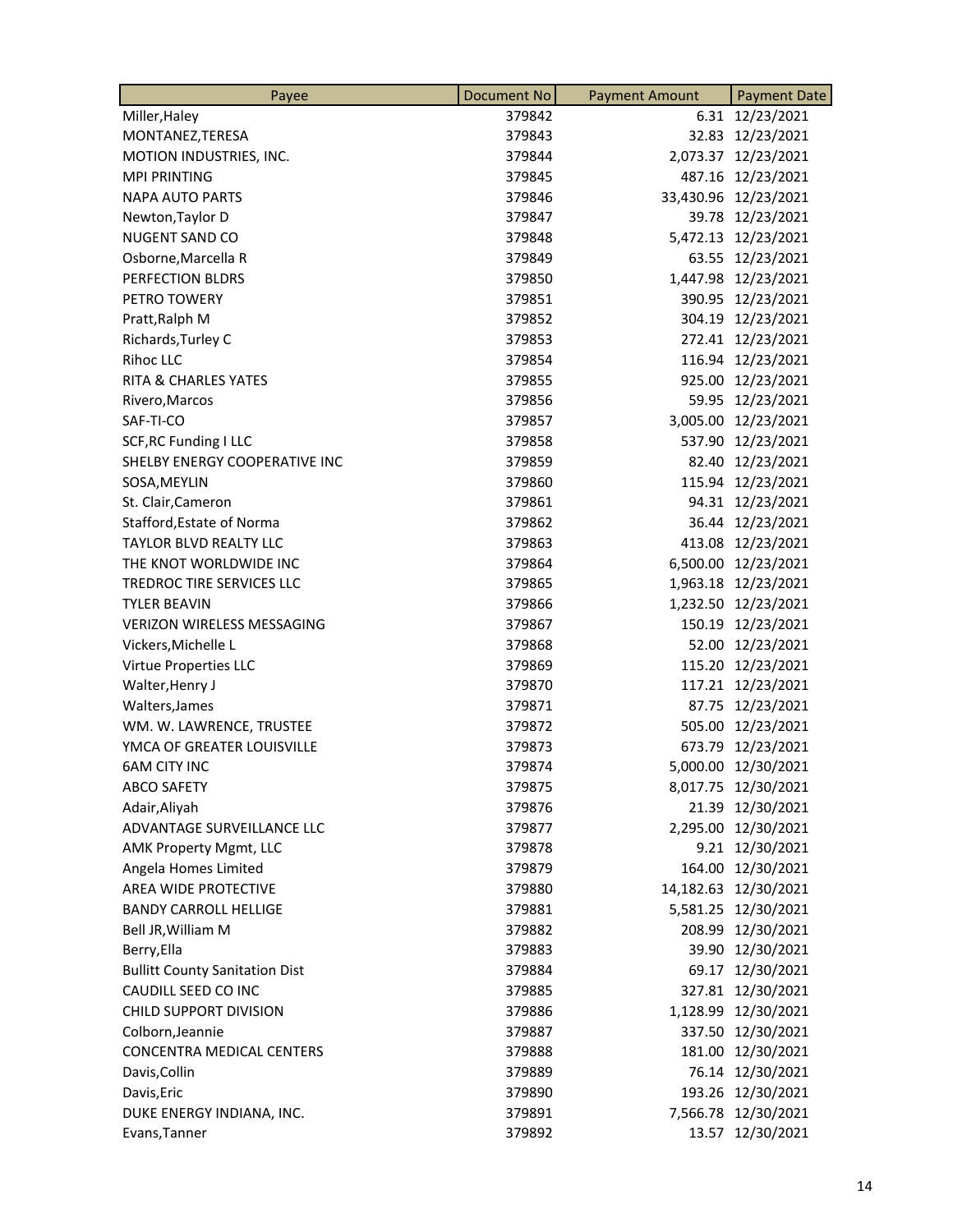| Payee                                | Document No | <b>Payment Amount</b> | <b>Payment Date</b>  |
|--------------------------------------|-------------|-----------------------|----------------------|
| FIFTH-THIRD BANK, KENTUCKY INC       | 379893      |                       | 28,546.38 12/30/2021 |
| Floyd, Terryn L                      | 379894      |                       | 9.34 12/30/2021      |
| Ford, James J                        | 379895      |                       | 22.01 12/30/2021     |
| Geraghty, Mika M                     | 379896      |                       | 170.21 12/30/2021    |
| Goodson, Chasity                     | 379897      |                       | 11.92 12/30/2021     |
| <b>GREATER LOUISVILLE INC</b>        | 379898      |                       | 10,000.00 12/30/2021 |
| Gunn, Timothy L                      | 379899      | 704.51                | 12/30/2021           |
| <b>HIGHNOTE</b>                      | 379900      |                       | 4,900.00 12/30/2021  |
| Hopson, Keith                        | 379901      |                       | 66.76 12/30/2021     |
| Imlay, Frances M                     | 379902      |                       | 14.47 12/30/2021     |
| INDIANA STATE CENTAL COLLECTION UNIT | 379903      | 111.00                | 12/30/2021           |
| IRON MOUNTAIN INFO MANAGEMENT LLC    | 379904      | 902.96                | 12/30/2021           |
| La Movida INC                        | 379905      |                       | 7.11 12/30/2021      |
| <b>LOOMIS</b>                        | 379906      |                       | 1,034.79 12/30/2021  |
| LOU Properties LLC                   | 379907      |                       | 57.52 12/30/2021     |
| LOUISVILLE PAVING CO                 | 379908      |                       | 93,999.69 12/30/2021 |
| Mahoney, Thomas                      | 379909      |                       | 18.22 12/30/2021     |
| <b>MARK CROWNER PRODUCTIONS</b>      | 379910      | 700.00                | 12/30/2021           |
| <b>Marvin Maeser Plumbing</b>        | 379911      |                       | 2,811.06 12/30/2021  |
| MCCLURE, FRANCES R                   | 379912      |                       | 136.18 12/30/2021    |
| <b>METROPOLITAN SEWER DISTR</b>      | 379913      |                       | 19,926.70 12/30/2021 |
| MICHAEL A HIBBARD SR                 | 379914      | 100.00                | 12/30/2021           |
| <b>MICHAEL ROBEY</b>                 | 379915      | 5,450.00              | 12/30/2021           |
| Mikes Clark Heating & Cooling        | 379916      |                       | 24.55 12/30/2021     |
| Mistie Lord                          | 379917      |                       | 500.00 12/30/2021    |
| Mowder, Dave R                       | 379918      | 168.76                | 12/30/2021           |
| MSD Metropolitan Sewer Dist          | 379919      |                       | 45,495.74 12/30/2021 |
| <b>MULTIVISTA</b>                    | 379920      | 760.00                | 12/30/2021           |
| <b>NAPA AUTO PARTS</b>               | 379921      | 3,784.35              | 12/30/2021           |
| Noltemeyer Capital LLLP              | 379922      |                       | 1,618.90 12/30/2021  |
| NUGENT SAND CO                       | 379923      |                       | 1,437.07 12/30/2021  |
| <b>OMEGA RAIL MANAGEMENT</b>         | 379924      | 250.00                | 12/30/2021           |
| ONE CALL CONCEPTS LOCATING SVCS INC  | 379925      |                       | 89,609.95 12/30/2021 |
| Osorio, Jesus                        | 379926      |                       | 36.83 12/30/2021     |
| Payne, Harold                        | 379927      |                       | 44.26 12/30/2021     |
| Raley JR, Joseph A                   | 379928      |                       | 1,708.50 12/30/2021  |
| <b>Redlee Construction</b>           | 379929      |                       | 79.80 12/30/2021     |
| RICHARD N CLEMENTS                   | 379930      |                       | 100.00 12/30/2021    |
| Sage, Doug                           | 379931      |                       | 16.15 12/30/2021     |
| Santos, Areil                        | 379932      |                       | 31.56 12/30/2021     |
| Shiloh Five LLC                      | 379933      |                       | 39.34 12/30/2021     |
| Steineker, Robert                    | 379934      |                       | 35.86 12/30/2021     |
| Sullivan, Samantha                   | 379935      |                       | 38.82 12/30/2021     |
| TREDROC TIRE SERVICES LLC            | 379936      |                       | 1,097.11 12/30/2021  |
| UNIFIRST CORPORATION                 | 379937      |                       | 347.44 12/30/2021    |
| <b>Versatile Construction INC</b>    | 379938      |                       | 289.98 12/30/2021    |
| WATER SOLUTIONS UNLIMITED INC        | 379939      | 200.00                | 12/30/2021           |
| WM. W. LAWRENCE, TRUSTEE             | 379940      |                       | 505.00 12/30/2021    |
| KENTUCKY INFRASTRUCTURE AUTHOR       | 34004664    |                       | 59,780.67 12/1/2021  |
| ΚU                                   | 34004665    |                       | 1,782.01 12/3/2021   |
| <b>KENTUCKY REVENUE CABINET</b>      | 34004666    |                       | 49,093.19 12/6/2021  |
|                                      |             |                       |                      |